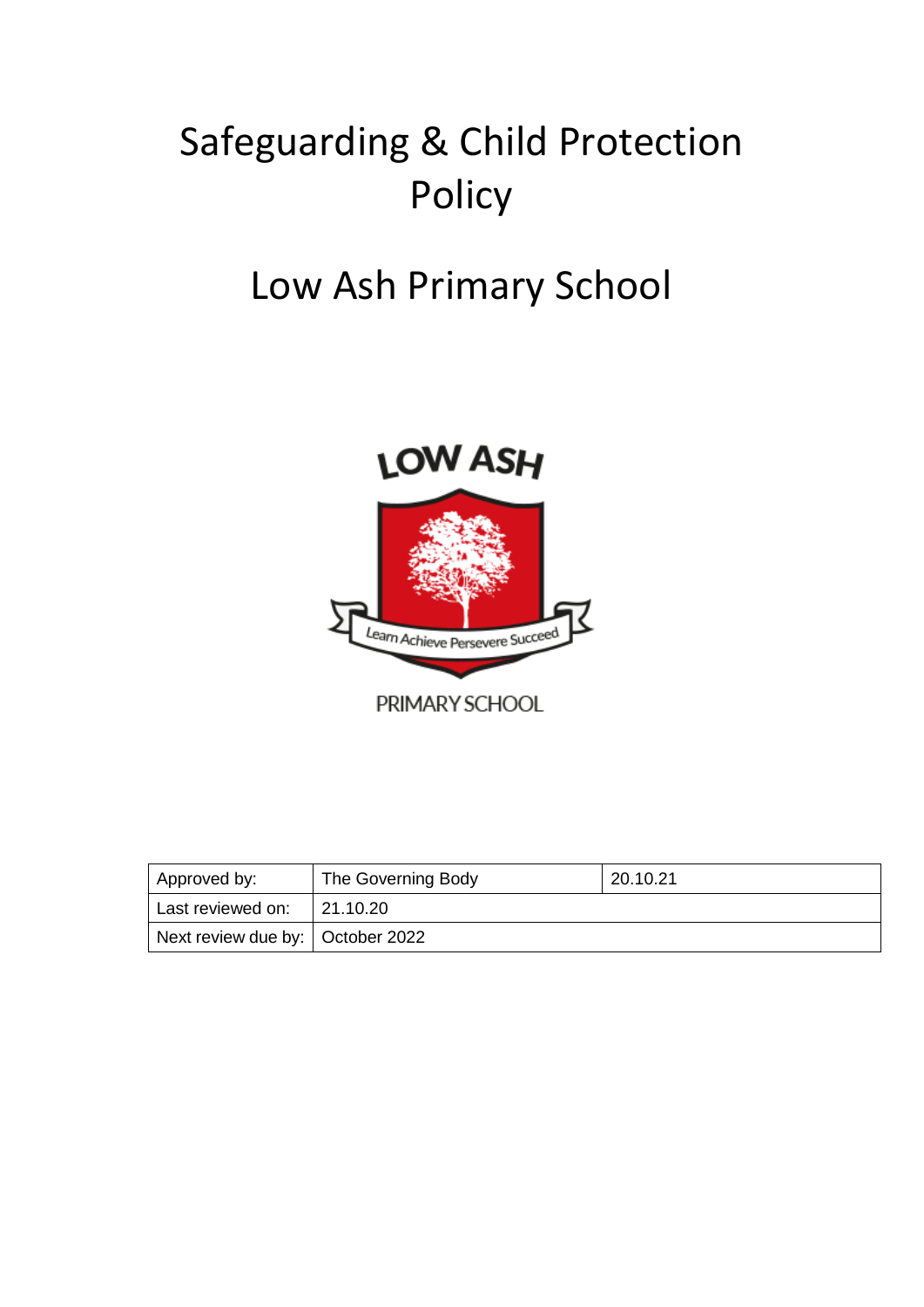# **Contents**

| 1.                 |                                                                         |
|--------------------|-------------------------------------------------------------------------|
| 2.                 |                                                                         |
| 3.                 |                                                                         |
| 4.                 |                                                                         |
| 5.                 |                                                                         |
| 6.                 |                                                                         |
| 7.                 | <b>OPPORTUNITIES TO TEACH SAFEGUARDING - PREVENTATIVE CURRICULUM 15</b> |
| 8.                 |                                                                         |
| 9.                 |                                                                         |
| 10.                |                                                                         |
| 11.                |                                                                         |
| 12.                | FEMALE GENITAL MUTILATION: THE MANDATORY REPORTING DUTY  17             |
| 13.                |                                                                         |
| 14.                |                                                                         |
| 15.                |                                                                         |
| 16.                |                                                                         |
| 17.                |                                                                         |
| 18.                |                                                                         |
| 19.                |                                                                         |
| <b>APPENDIX 1:</b> |                                                                         |
| <b>APPENDIX 2</b>  |                                                                         |
| <b>APPENDIX 3</b>  |                                                                         |
| <b>APPENDIX 4</b>  |                                                                         |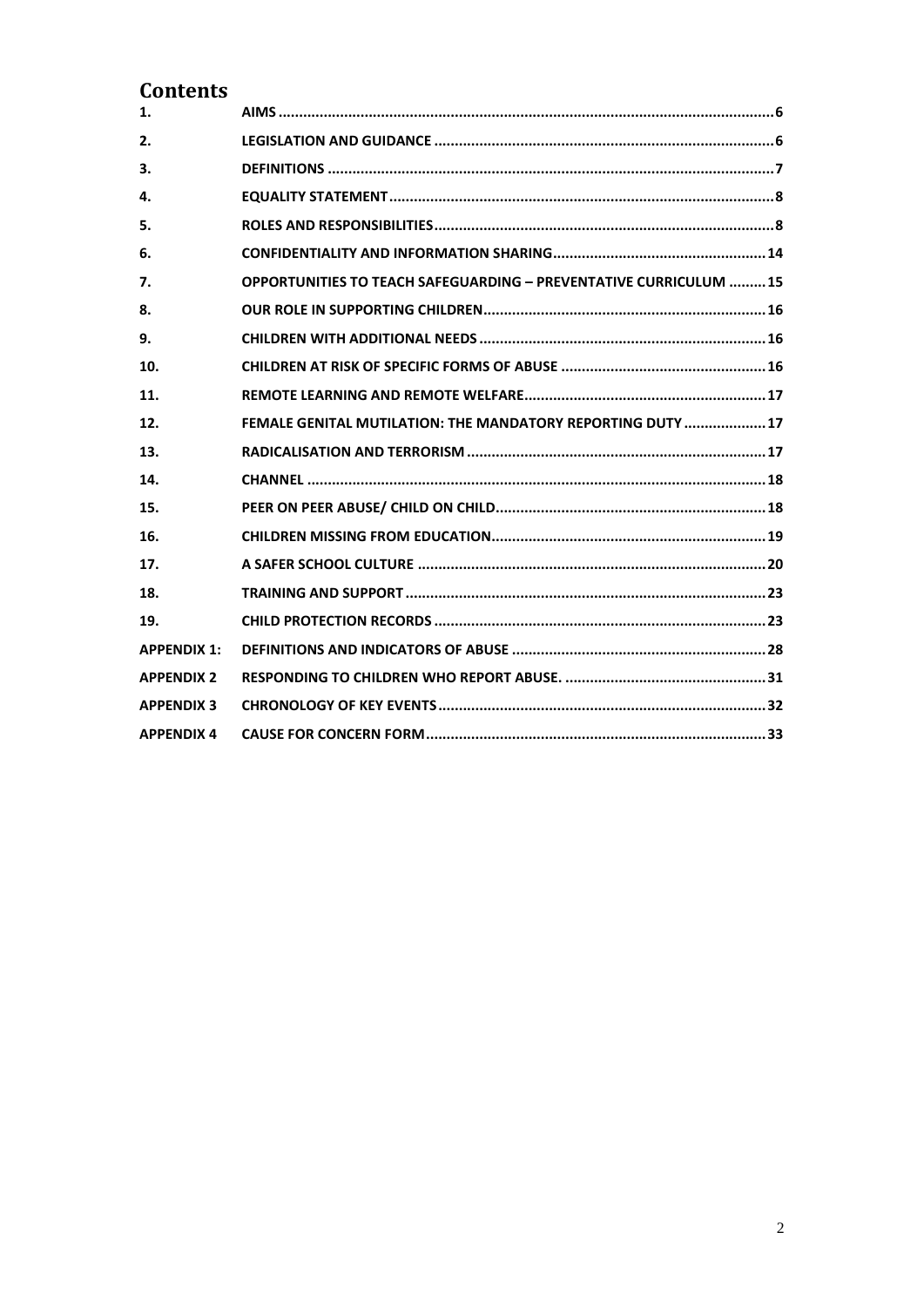This Safeguarding & Child Protection Policy is available on the school website and is reviewed and ratified annually by the governing body or as events, or legislation requires.

| Academic<br>year | Designated<br>Safeguarding<br>Lead | Deputy Designated<br>Safeguarding<br>Leads                                                 | Nominated<br>Governor | Chair of<br>Governors |
|------------------|------------------------------------|--------------------------------------------------------------------------------------------|-----------------------|-----------------------|
| 2021-22          | Janina Grimshaw                    | <b>Beth Medhurst</b><br><b>Fiona Meer</b><br>Dan Hurst<br>Louise Robinson<br>Lisa Thompson | <b>Lisa Clark</b>     | Emma Lister           |

| <b>Policy Review date</b> | Date Ratified by<br>governors | Date Shared with<br>staff |
|---------------------------|-------------------------------|---------------------------|
| October 2021              | October 2021                  | October 2021              |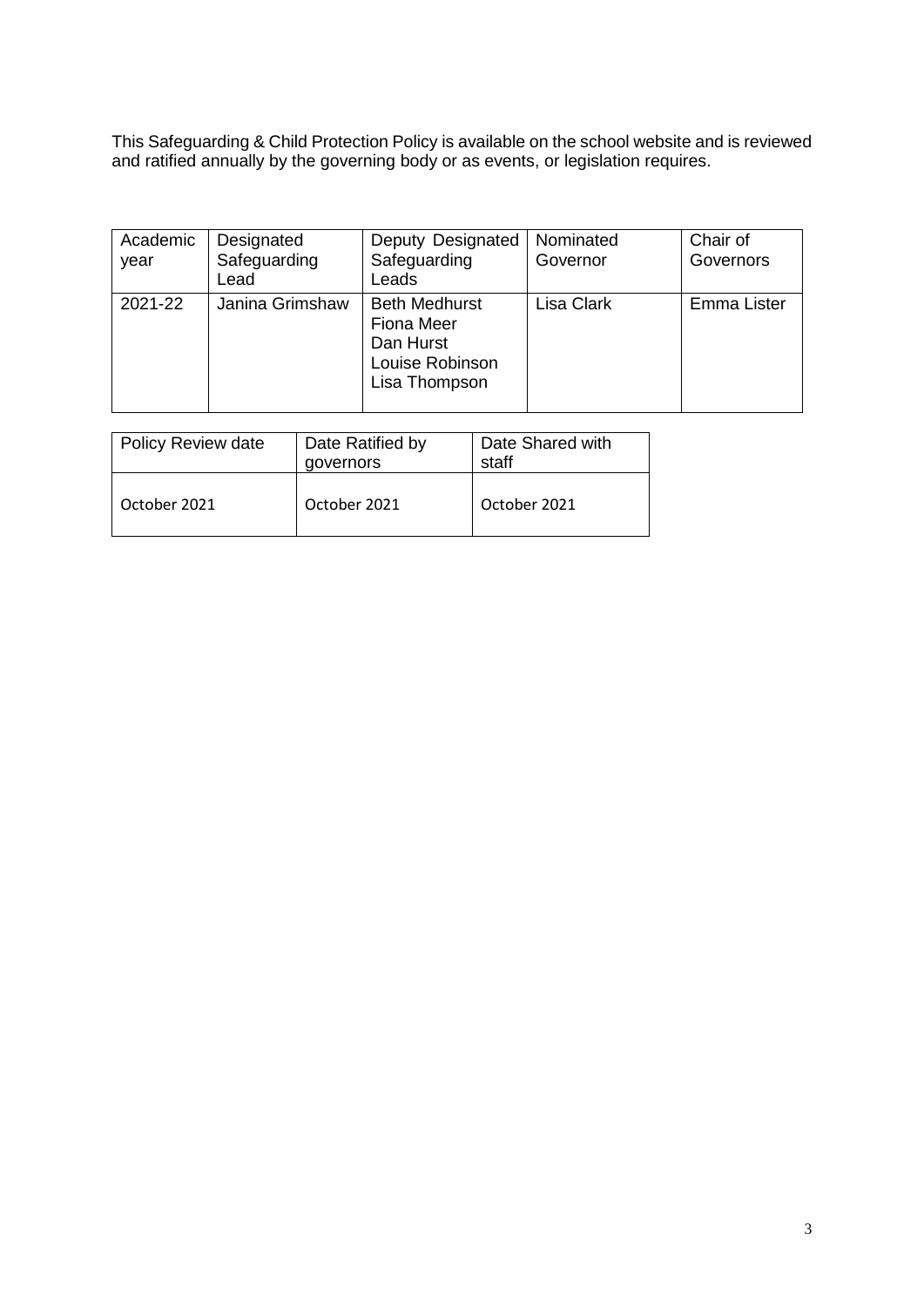# Child Protection and Safeguarding Advice Contact List – September 2021

|                             | סטדונטטג ∟וטג                  | OUPIUITINUT ZUZT              |
|-----------------------------|--------------------------------|-------------------------------|
| Role / Agency               | Name and role                  | <b>Contact Details</b>        |
| <b>Designated</b><br>School | Janina Grimshaw                | 01274 582927                  |
| Safeguarding<br>Lead        | (Inclusion Leader)             |                               |
| (DSL)                       |                                | office@lowash.bradford.sch.uk |
|                             |                                |                               |
| <b>Deputy DSL</b>           | <b>Beth Medhust</b>            | 01274 582927                  |
|                             |                                |                               |
|                             | (Co-Headteacher)               |                               |
|                             |                                | office@lowash.bradford.sch.uk |
| <b>Other DSLs</b>           | <b>Fiona Meer</b>              | 01274 582927                  |
|                             | (Co-Headteacher)               |                               |
|                             | Dan Hurst                      | office@lowash.bradford.sch.uk |
|                             | (Deputy Head)                  |                               |
|                             | Louise Robinson                |                               |
|                             | (Assistant Head)               |                               |
|                             | Lisa Thompson                  |                               |
|                             | (Learning Mentor)              |                               |
| with<br><b>Governor</b>     | Lisa Clark                     | 01274 582927                  |
| responsibility<br>for       |                                |                               |
| <b>Child Protection and</b> |                                | office@lowash.bradford.sch.uk |
| Safeguarding                |                                |                               |
|                             |                                |                               |
| <b>Chair Of Governors</b>   | Emma Lister                    | 01274 582927                  |
|                             |                                |                               |
|                             |                                | office@lowash.bradford.sch.uk |
| <b>Designated Teacher</b>   | Janina Grimshaw                | 01274 582927                  |
| for Looked After and        |                                |                               |
| previously<br>Looked        |                                | office@lowash.bradford.sch.uk |
| <b>After Children</b>       |                                |                               |
| <b>SENDCo</b>               | Janina Grimshaw                | 01274 582927                  |
|                             |                                |                               |
|                             |                                | office@lowash.bradford.sch.uk |
| <b>PSHE/RSE</b>             | Lisa Thompson                  | 01274 582927                  |
| Coordinator                 |                                |                               |
|                             |                                | office@lowash.bradford.sch.uk |
| <b>Online Safety Leader</b> | Tom Handley                    | 01274 582927                  |
|                             |                                |                               |
|                             |                                | office@lowash.bradford.sch.uk |
| <b>CSC Duty Team</b>        | <b>Urgent Child Protection</b> | 01274 435600                  |
|                             | concerns / initial referral /  |                               |
|                             | advice                         |                               |
| <b>CSC Emergency</b>        | <b>Urgent Child Protection</b> | 01274 431010                  |
| Duty Team (out of           | concerns                       |                               |
| hours)                      |                                |                               |
| <b>Education</b>            | Advice / Training /            | 01274 437043                  |
| <b>Safeguarding Team</b>    | Safeguarding Audit             | EdSafeTeam@bradford.gov.uk    |
|                             |                                |                               |
| <b>Local Authority</b>      | Allegations against adults in  | 01274 435600                  |
| <b>Designated Officer</b>   | school                         |                               |
|                             |                                |                               |
| <b>NSPCC</b>                | Allegations against adults in  | 0800 028 0285                 |
| Whistleblowing              | school                         |                               |
| <b>Helpline</b>             |                                |                               |
|                             |                                |                               |
| <b>PREVENT Team</b>         | Prevent training/advice        | 01274 437770                  |
|                             |                                |                               |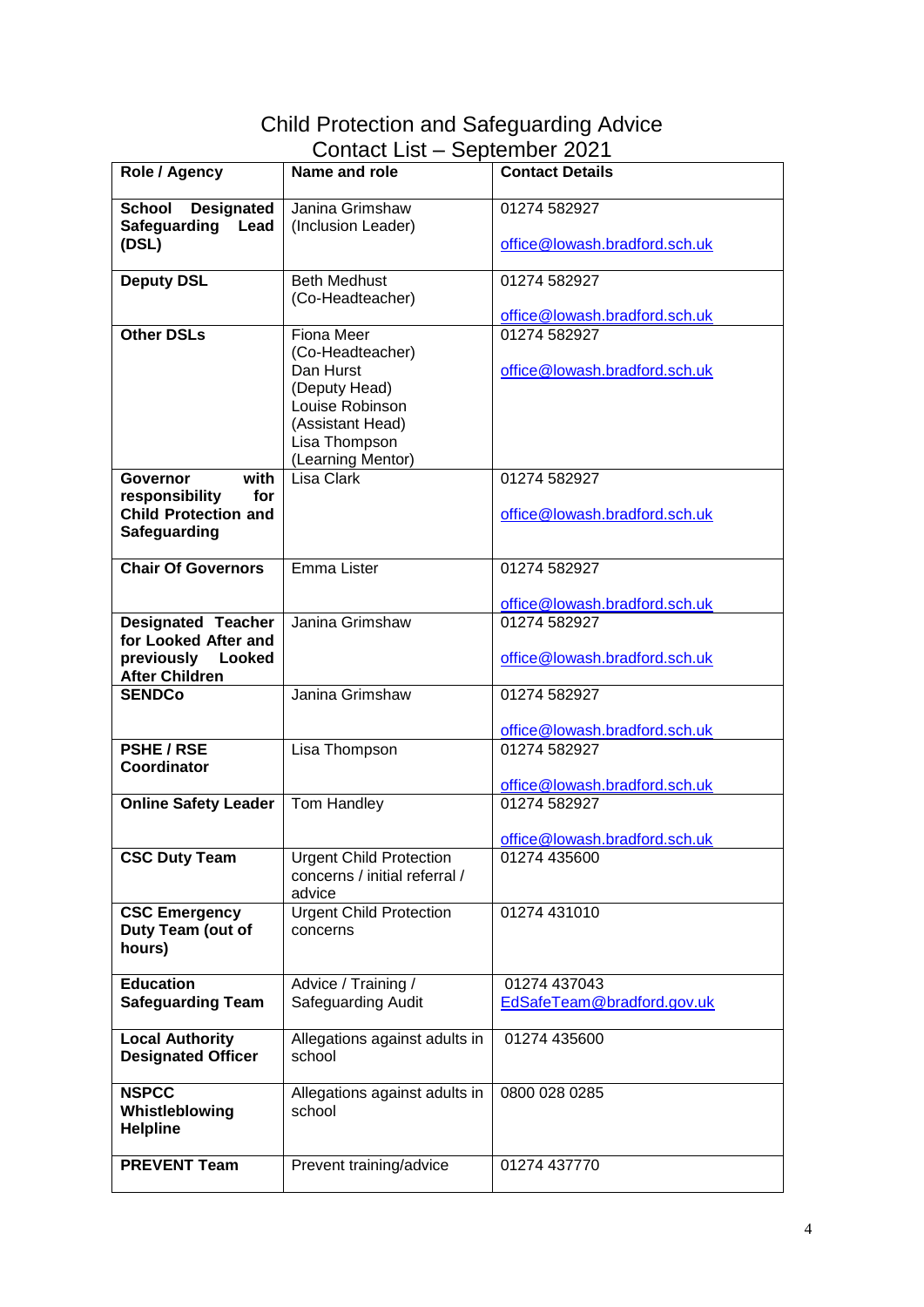# The school is committed to safeguarding and promoting the welfare of children and young people and expects all staff, volunteers and visitors to share this commitment.

**All staff** refers to all adults, volunteers (including governors) or students on placement, working in any capacity in the school or in activities organised by the school which brings them in to contact with pupils of the school.

**Child Protection** refers to the multi-agency arrangements to identify and protect children who are or may be at risk of or suffering significant harm.

**Safeguarding** refers to the protection, safety and promotion of the welfare of all pupils including when in off-site provision or activities and using ICT. This includes the building of resilience and awareness of risk through the formal and informal curriculum. **Child** is any pupil under the age of 18.

# **Glossary**

- DSL Designated Safeguarding Lead
- DDSL Deputy Designated Safeguarding Lead
- SENDCo Special Education Needs and Disabilities Coordinator
- DT Designated Teacher for Looked After and previously Looked After Children.
- PSHE Personal, social, health and economic education
- RSE Relationships and Sex Education
- CSC Children's Social Care
- KCSiE Keeping Children Safe in Education (DfE, September 2021.)

#### **Visitors to school**

<span id="page-4-0"></span>All visitors must sign in on arrival and collect a visitor's badge with lanyard and a School Information Leaflet which outlines Child Protection and Safeguarding procedures in school and how to report any concerns regarding a child/young person or another adult in school. Visitor badges must be worn at all times when in school. Staff must ensure that visitors to school are supervised as appropriate and the requisite pre-employment checks have been completed as referenced in Part 3 of KCSiE.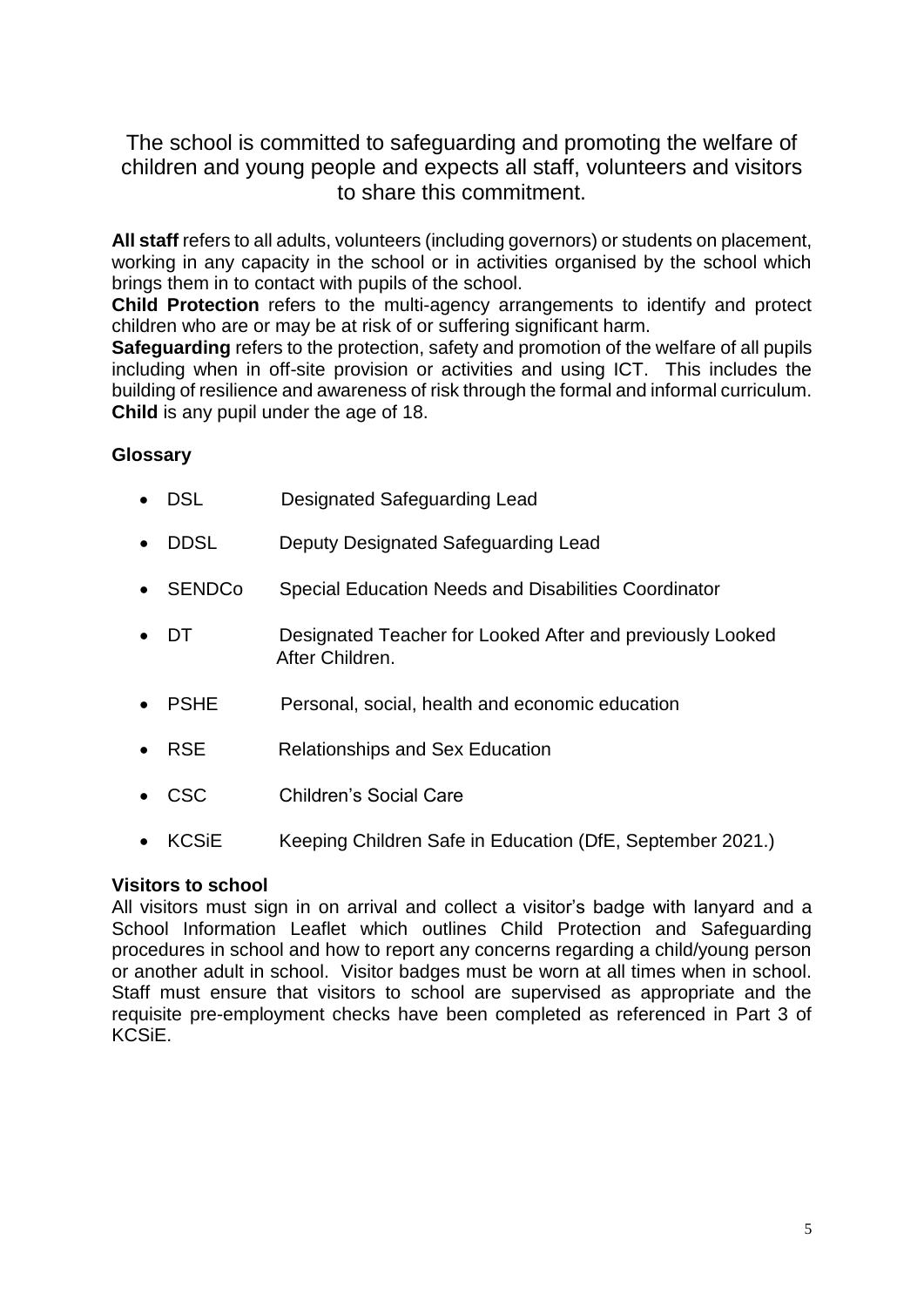#### **Aims**

1.1 The school aims to ensure that:

- Appropriate action is taken in a timely manner to safeguard and promote children's welfare
- All staff are aware of their statutory responsibilities with respect to safeguarding, identifying children in need of early help, at risk of harm or those that have been harmed.
- Staff are properly trained in recognising and reporting safeguarding issues
- A culture of vigilance is created and maintained to ensure that we will also act in the best interests of children to protect them online and offline.
- Systems for reporting abuse are well promoted, easily understood and easily accessible for children
- 1.2 The Governing Body and staff of Low Ash Primary School (hereinafter referred to as "the school") take as our first priority the responsibility to safeguard and promote the welfare of our pupils, to minimise risk and to work together with other agencies to ensure rigorous arrangements are in place within our school to identify, assess and support those children who are suffering harm and to keep them safe and secure whilst in our care.
- 1.3 The responsibilities set out in this policy apply (as appropriate) to all members of the school community including pupils, staff, governors, visitors/contractors, volunteers, supply staff, students on placement and trainees working within the school. It is fully incorporated into the whole school/college ethos and is underpinned throughout the teaching of the curriculum, within PSHE and within the safety of the physical environment provided for the pupils.

#### <span id="page-5-0"></span>**1. Legislation and guidance**

- 2.1 This policy is based on the Department for Education's statutory guidance, [Keeping](https://www.gov.uk/government/publications/keeping-children-safe-in-education--2)  [Children Safe in Education \(KCSIE\)](https://www.gov.uk/government/publications/keeping-children-safe-in-education--2) 2021 and [Working Together to Safeguard Children](https://www.gov.uk/government/publications/working-together-to-safeguard-children--2)  [\(WTTSC 2018\)](https://www.gov.uk/government/publications/working-together-to-safeguard-children--2) and the [Governance Handbook.](https://www.gov.uk/government/publications/governance-handbook) We comply with this guidance and the procedures set out by the Bradford Safeguarding Children Board (Safer Bradford).
- 2.2 This policy is also based on the following legislation and guidance:

Section 175 of the [Education Act 2002,](http://www.legislation.gov.uk/ukpga/2002/32/section/175) which places a duty on schools and local authorities to safeguard and promote the welfare of pupils

[The School Staffing \(England\) Regulations 2009,](http://www.legislation.gov.uk/uksi/2009/2680/contents/made) which set out what must be recorded on the single central record and the requirement for at least one person on a school interview/appointment panel to be trained in safer recruitment techniques

[The Children Act 1989](http://www.legislation.gov.uk/ukpga/1989/41/contents) (and [2004 amendment\)](http://www.legislation.gov.uk/ukpga/2004/31/contents), which provides a framework for the care and protection of children

Section 5B(11) of the Female Genital Mutilation Act 2003, as inserted by section 74 of the [Serious Crime Act 2015,](http://www.legislation.gov.uk/ukpga/2015/9/part/5/crossheading/female-genital-mutilation) which places a statutory duty on teachers to report to the police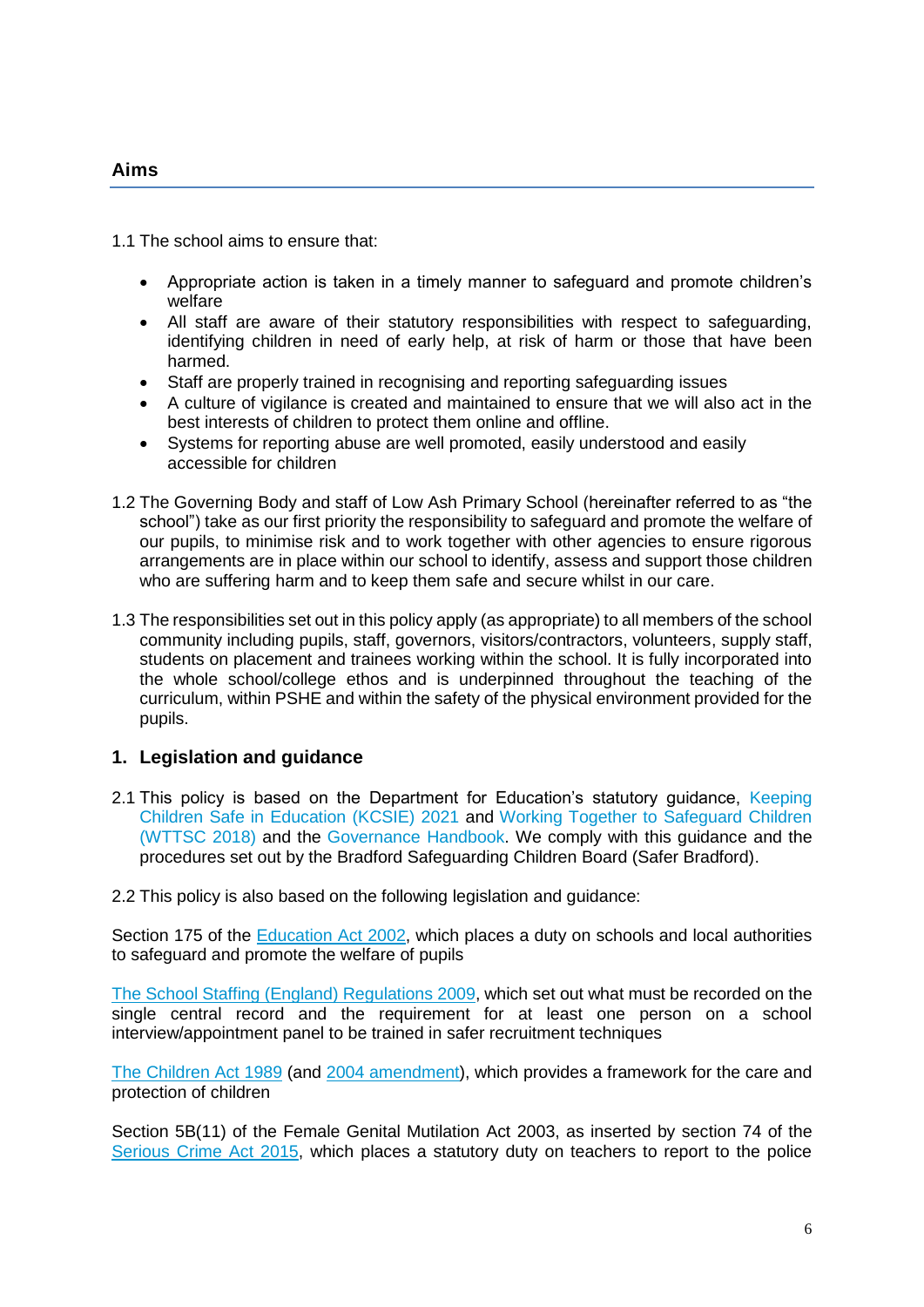where they discover that female genital mutilation (FGM) appears to have been carried out on a girl under 18

[Statutory guidance on FGM,](https://assets.publishing.service.gov.uk/government/uploads/system/uploads/attachment_data/file/800306/6-1914-HO-Multi_Agency_Statutory_Guidance.pdf) which sets out responsibilities with regards to safeguarding and supporting girls affected by FGM

[The Rehabilitation of Offenders Act 1974,](http://www.legislation.gov.uk/ukpga/1974/53) which outlines when people with criminal convictions can work with children

Schedule 4 of the [Safeguarding Vulnerable Groups Act 2006,](http://www.legislation.gov.uk/ukpga/2006/47/schedule/4) which defines what 'regulated activity' is in relation to children

Statutory [Guidance on the Prevent duty,](https://www.gov.uk/government/publications/prevent-duty-guidance) which explains schools' duties under the Counter-Terrorism and Security Act 2015 with respect to protecting people from the risk of radicalisation and extremism

Guidance for safer working practice for those working with children and young people in education settings (GSWP) (Safer Recruitment Consortium May 2019)

[Guidance for safer working practice for those working with children and young people in](https://c-cluster-110.uploads.documents.cimpress.io/v1/uploads/5aba001d-e2e6-42ee-b9cb-bd44831f65f0~110/original?tenant=vbu-digital)  [education settings \(Safer Recruitment Consortium Addendum April 2020\)](https://c-cluster-110.uploads.documents.cimpress.io/v1/uploads/5aba001d-e2e6-42ee-b9cb-bd44831f65f0~110/original?tenant=vbu-digital)

[Sexual violence and sexual harassment between children in schools and colleges \(DfE 2021\)](https://www.gov.uk/government/publications/sexual-violence-and-sexual-harassment-between-children-in-schools-and-colleges)

[Sharing nudes and semi-nudes: advice for education settings working with children and young](https://www.gov.uk/government/publications/sharing-nudes-and-semi-nudes-advice-for-education-settings-working-with-children-and-young-people)  [people \(Department for Digital, Culture, Media & Sport and UK Council for Internet Safety](https://www.gov.uk/government/publications/sharing-nudes-and-semi-nudes-advice-for-education-settings-working-with-children-and-young-people)  [2020\)](https://www.gov.uk/government/publications/sharing-nudes-and-semi-nudes-advice-for-education-settings-working-with-children-and-young-people)

[Safeguarding and remote education during coronavirus \(COVID-19\) \(DfE, 2021b\)](https://www.gov.uk/guidance/safeguarding-and-remote-education-during-coronavirus-covid-19)

Children Missing Education – [Statutory guidance for local authorities \(DfE September 2016\)](https://www.gov.uk/government/publications/children-missing-education)

When to call the police – [Guidance for schools and colleges \(NPCC –](https://www.npcc.police.uk/documents/Children%20and%20Young%20people/When%20to%20call%20the%20police%20guidance%20for%20schools%20and%20colleges.pdf) 2020)

**Education and Training (Welfare of Children) Act 2021** <https://www.legislation.gov.uk/ukpga/2021/16/contents/enacted>

The [Childcare \(Disqualification\) Regulations 2018](http://www.legislation.gov.uk/uksi/2018/794/contents/made) and [Childcare Act 2006,](http://www.legislation.gov.uk/ukpga/2006/21/contents) which set out who is disqualified from working with children

This policy also meets requirements relating to safeguarding and welfare in the **Statutory** [framework for the Early Years Foundation Stage. \(DfE 2021\)](https://www.gov.uk/government/publications/early-years-foundation-stage-framework--2)

#### <span id="page-6-0"></span>**2. Definitions**

#### 3.1 **Safeguarding and promoting the welfare of children** means:

- Protecting children from maltreatment
- Preventing impairment of children's mental or physical health or development
- Ensuring that children grow up in circumstances consistent with the provision of safe and effective care
- Taking action to enable all children to have the best outcomes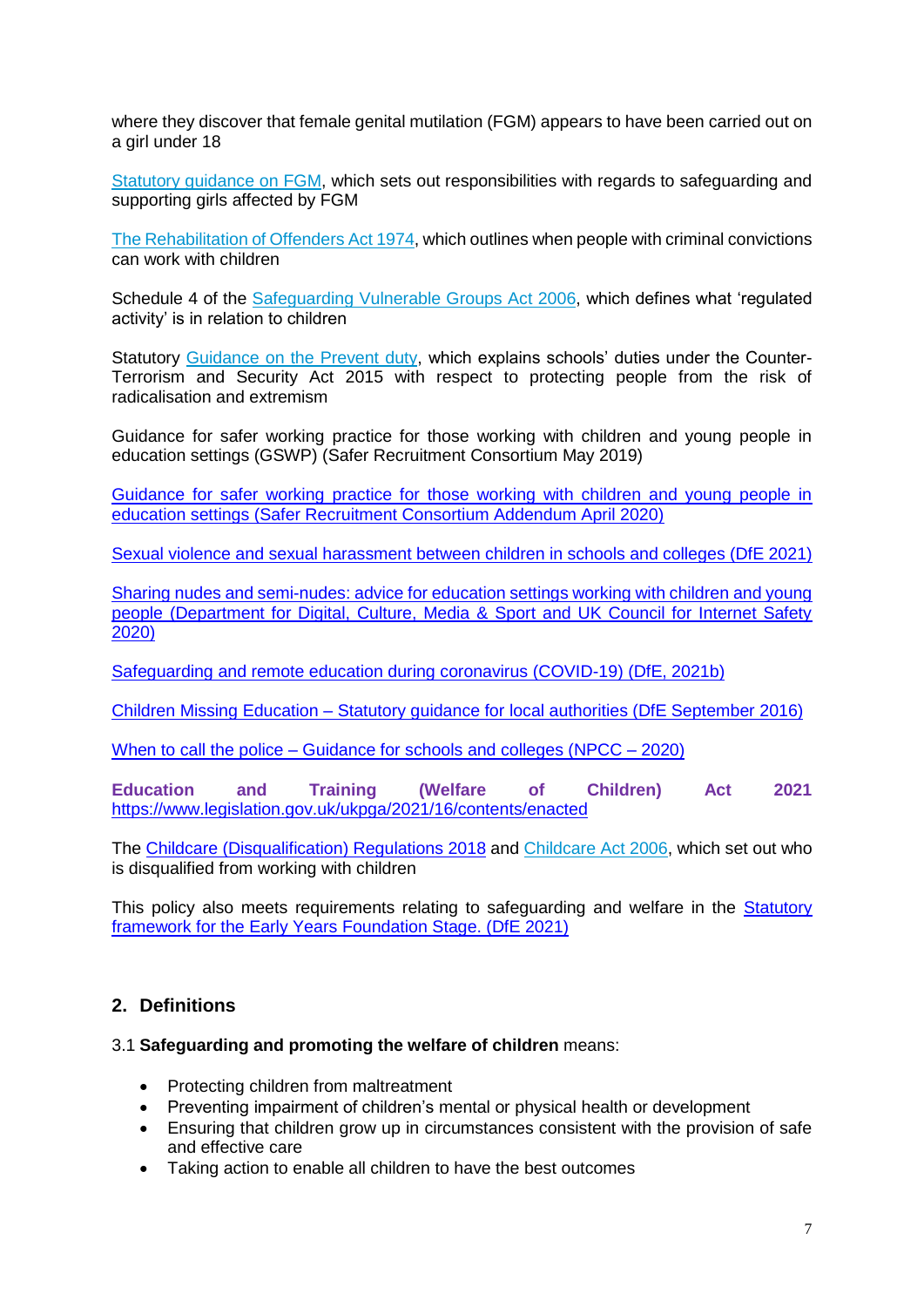- 3.2 **Child protection** is part of this definition and refers to activities undertaken to prevent children suffering, or being likely to suffer, significant harm.
- 3.3 [Appendix](#page-27-1) 1 explains the different types and indicators of abuse.
- 3.4 **Children** includes everyone under the age of 18.

# <span id="page-7-0"></span>**3. Equality statement**

- 4.1 Some children have an increased risk of abuse, and additional barriers can exist for some children with respect to recognising or disclosing it. We are committed to antidiscriminatory practice and recognise children's diverse circumstances. We ensure that all children have the same protection, regardless of any barriers they may face.
- 4.2 We give special consideration to children who:
	- Have special educational needs or disabilities
	- Are young carers
	- May experience discrimination due to their race, ethnicity, disability, religion, gender reassignment, sex or sexual orientation.
	- Have English as an additional language
	- Are known to be living in difficult situations for example, temporary accommodation or where there are issues such as substance abuse or domestic violence
	- Are at risk of FGM, sexual exploitation, forced marriage, or radicalisation
	- Are asylum seekers,
	- Children who are in care, previously looked after or any children not growing up with their birth family (this covers private fostering and all kinship arrangements)

# <span id="page-7-1"></span>**4. Roles and responsibilities**

5.1 Safeguarding and child protection is **everyone's** responsibility. This policy applies to all staff (including those not directly employed by the school), volunteers, and governors in the school. Our policy and procedures also apply to extended school and off-site activities. All staff are expected to read this policy as part of their induction arrangements as well as the documents referenced in section 5.2 below and any updates therein.

#### **5.2 All staff**

- 5.2.1 All staff working directly with children will read and understand their statutory responsibilities outlined in Part 1 and Annex B of the Department for Education's statutory safeguarding guidance, [Keeping Children Safe in Education,](https://www.gov.uk/government/publications/keeping-children-safe-in-education--2) and review this guidance at least annually.
- 5.2.2 Staff who do not work directly with children will read either Part 1 or Annex A as determined by the DSL dependent on their roles, responsibilities and contact with children.
- 5.2.3 All staff will be aware of: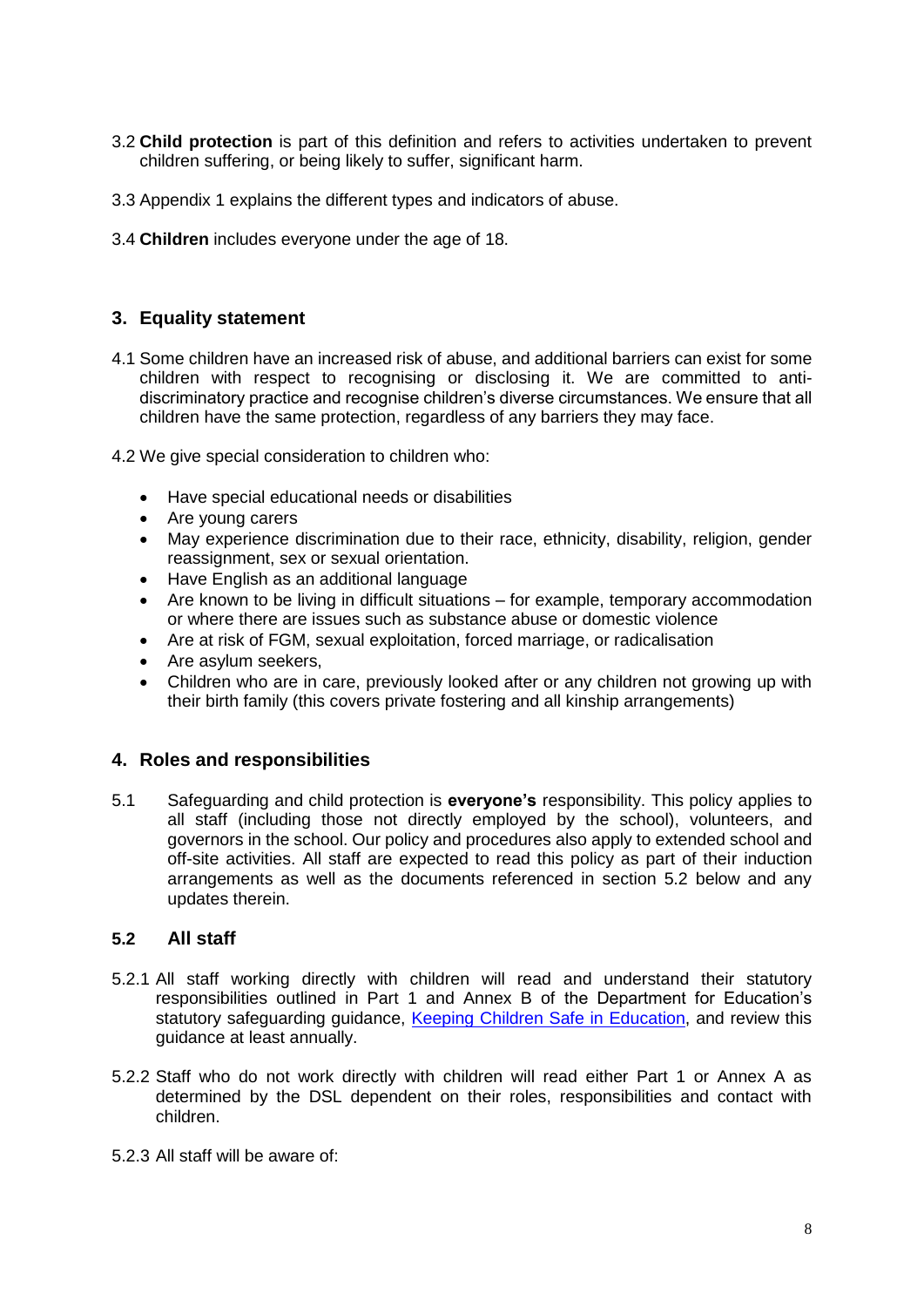- Our systems which support safeguarding, including reading and understanding their professional responsibilities as outlined in Guidance for Safer Working Practice (2019) and the COVID addendum of GSWP (2020), understanding the role of the designated safeguarding lead (DSL/DDSL), reading and understanding the school behaviour policy and their safeguarding responses to children who go missing from education during the school day or otherwise.
- The early help process and their role in it, including being alert to emerging problems that may warrant Early Help intervention, particularly those identified in Part 1 of KCSiE. All staff should be reporting emerging problems that may warrant early help intervention to a Named Person.
- That children's behaviours can be indicative of their emotional wellbeing and can be linked to mental health. They should be aware of behaviours that may communicate that poor wellbeing and *can* be an indicator of factors such as abuse, neglect or exploitation. Staff should understand the children's experiences such of abuse, neglect, trauma and adverse childhood experiences can impact on children's mental health, behaviour & education.
- The process for making referrals to local authority children's social care (CSC) and for statutory assessments that may follow a referral, including the role they might be expected to play. Fig 1: **[Summary of in-school procedures to follow where there](#page-12-0)  [are concerns about a child](#page-12-0)** (Page 13) illustrates the procedure to follow if you have concerns about a child's welfare. Wherever possible, speak to the DSL or a DDSL first to agree a course of action. In the absence of a DSL or DDSL being available, staff must not delay in directly contacting children's social care Duty Team or the police if they believe a child is at immediate risk of significant harm.
- Our work in partnership with other agencies is in the best interests of the children. Requests for service to CSC will (wherever possible) be made by the Safeguarding Designated Staff, to the CSC Duty Team. Where a child already has a social worker, the school will immediately contact the social worker involved or in their absence, the team manager of the social worker.
- What to do if they identify a safeguarding issue or a child tells them they are being abused or neglected, including specific issues such as Female Genital Mutilation (FGM), and how to maintain an appropriate level of confidentiality while liaising with relevant professionals.
- In school procedures for recording any cause for concerns and passing information on to DSLs in accordance with school's recording systems.
- The signs of different types of abuse and neglect, as well as specific safeguarding issues, such as child sexual exploitation (CSE), child criminal exploitation (CCE), FGM, radicalisation and serious and violent crime. All staff to be aware that safeguarding incidents/behaviours can occur outside school or be associated with outside factors.
- CSE and CCE are forms of abuse and both occur where an individual or group takes advantage of an imbalance in power to coerce, manipulate or deceive a child into sexual or criminal activity.
- Children missing education/absconding during the school day can also be a sign of CCE, including involvement in County Lines.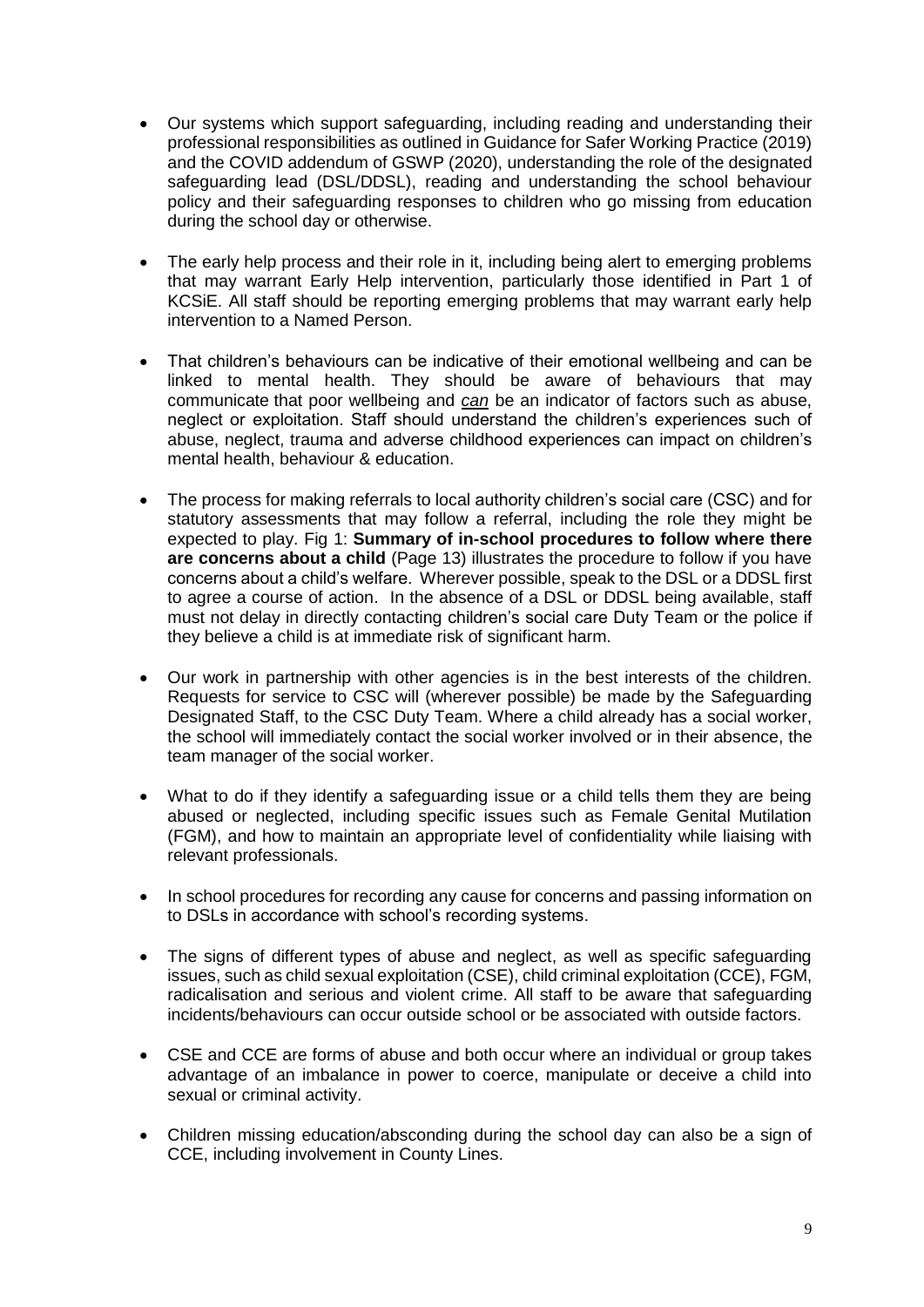[Appendix](#page-27-1) 1 details different kinds of abuse.

[Appendix 2](#page-30-1) provides guidance to staff on how to respond to children who report abuse

#### **5.3 The designated safeguarding lead (DSL) and deputy designated staff.**

- 5.3.1 Our DSL is Janina Grimshaw (Inclusion Leader). The DSL takes lead responsibility for child protection and wider safeguarding.
- 5.3.2 The optimal scenario is to have a trained DSL or DDSL available on site. Where this is not possible (e.g. due to self-isolating), a trained DSL or DDSL will be available to be contacted via phone or online video – for example when working from home.
- 5.3.3 During term time, the DSL or DDSL will be available during school hours for staff to discuss any safeguarding concerns. If not on site, or outside of school hours, the DSL can be contacted by phone or email if necessary.
- 5.3.4 When the DSL is absent, the deputies Beth Medhurst (Co-Headteacher), Fiona Meer (Co-Headteacher), Dan Hurst (Deputy Head), Louise Robinson (Assistant Head) and Lisa Thompson (Learning Mentor) – will act as cover.
- 5.3.5 The DSL will be given the time, training, resources and support to:
	- Provide advice and support to other staff on child welfare and child protection matters
	- Take part in strategy discussions and inter-agency meetings and/or support other staff to do so
	- Contribute to the assessment of children by providing as much information as possible as part of the referral process to help social care assessments consider contexts outside the home and enable a contextual approach to harm.
	- Refer suspected cases, as appropriate, to the relevant body (children's social care Duty Team, Channel programme, and/or police), and support staff to comply with their mandatory reporting duties in cases where FGM has been identified.
	- Ensure that all staff involved in direct case work of vulnerable children, where there are child protection concerns/issues, have access to regular safeguarding supervision.
	- Keep the Headteachers informed of any issues and liaise with local authority officers and relevant professionals for child protection concerns as appropriate.
	- Be responsible for responding to domestic abuse notifications from the local authority and providing support to children and their families as appropriate.
	- Ensure representation at appropriate inter-agency meetings such as Initial and Review Child Protection Conferences, Core Group meetings and Child in Need meetings, as well as Team Around the Family (TAF) Meetings.
	- Provide reports as required for meetings. Reports will, wherever possible, be shared with parents/carers at least 24 hours prior to the meeting.
	- Where a child in school is subject to an inter-agency child protection plan or any multiagency risk management plan, contribute to the preparation, implementation and review of the plan as appropriate.
	- Liaise with the three safeguarding partners and work with other agencies in line with Working Together to Safeguard Children (2018). When to call the police (NPCC 2020) should help designated safeguarding leads understand when they should consider calling the police and what to expect when they do.
	- Promote the educational outcomes of children with a social worker and other pupils deemed vulnerable.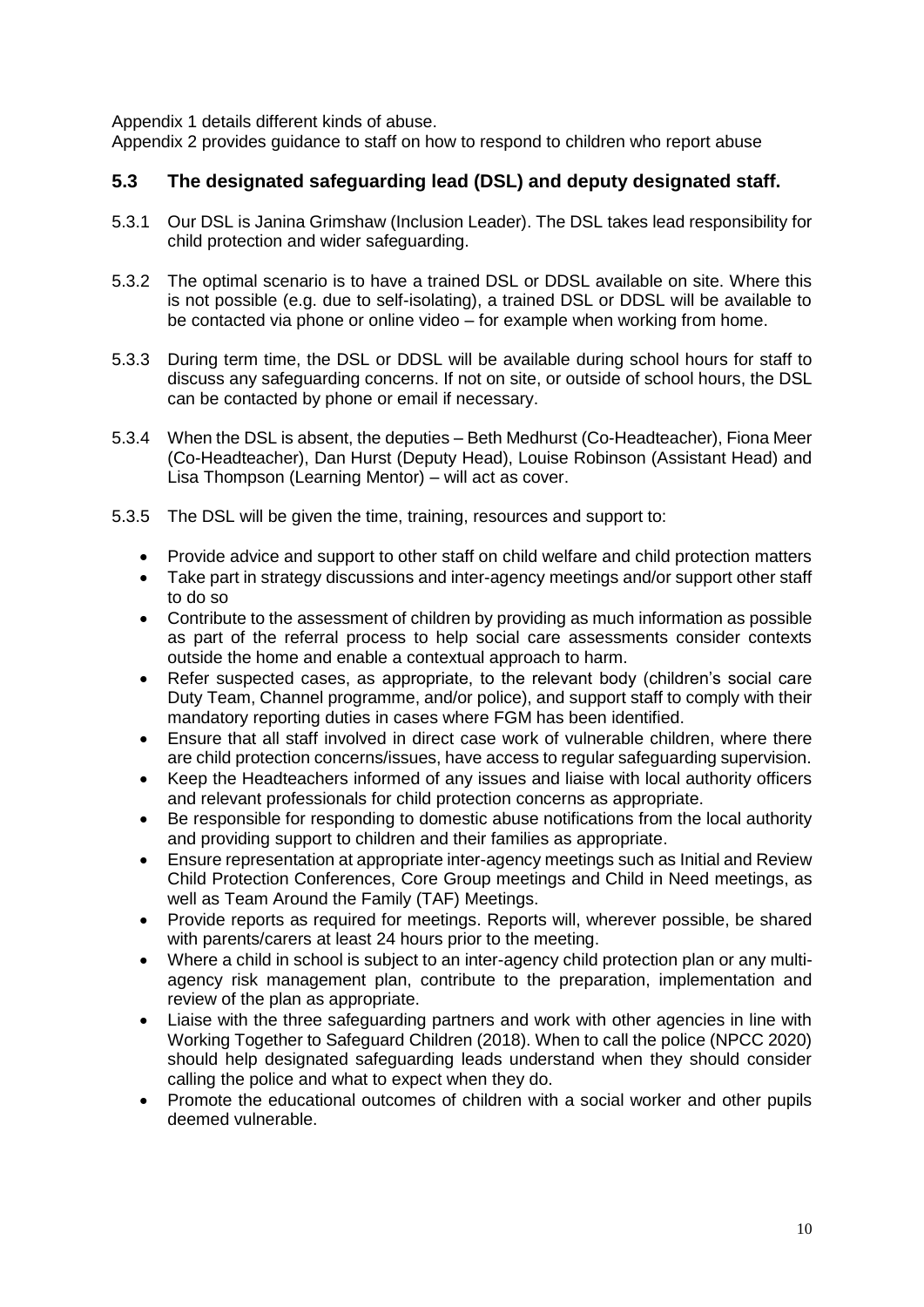**The full responsibilities of the DSL are set out in Annex C of KCSIE – Role of the designated safeguarding lead. All designated safeguarding leads and deputy safeguarding leads must read and comply with this.**

# **5.4 The governing body**

- 5.4.1 The governing body will approve this policy at each review and hold the headteachers to account for its implementation and any actions/recommendations made by the Local Authority in respect to strengthening the school's safeguarding arrangements.
- 5.4.2 The governing body and proprietors will create a strong culture of safeguarding in school in order to ensure that safeguarding and child protection are at the forefront and underpin all aspects of policy and procedure development.
- 5.4.3 The governing body will attend child protection training and briefings on their role at least annually.
- 5.4.4 The governing body will appoint a lead governor to monitor the effectiveness of this policy in conjunction with the full governing body. Staff governors cannot be the lead governor with responsibility for safeguarding and child protection.
- 5.4.5 In the event that safeguarding concerns, or an allegation of abuse is made against the headteacher, the chair of governors will act as the 'case manager'. Refer also to Section 17.2.
- 5.4.6 The governing body will ensure that the school has appropriate IT filtering and monitoring systems in place and should be informed in part, by the risk assessment required by the Prevent Duty in order to limit children's exposure to online risks.
- 5.4.7 The governing body, along with the school's senior leadership team, are responsible for satisfying themselves and obtaining written assurances from any relevant school lettings and alternative/off site providers and provisions that their safeguarding arrangements are secure, in keeping with the requirements set out in KCSIE. This includes ensuring that the provision has effective safeguarding policy/procedures/training in place for all staff. The provision follows safer recruitment processes and have clear allegation management processes. Pupils who attend alternative provisions can often have complex needs and it is important that these settings are aware of the additional risk of harm that their pupils may be vulnerable to and appropriate risk assessments/support plans are in place where pupils access provision offsite.
- 5.4.8 The governing body will supply information as requested by the BSCB and the Local Authority Education Safeguarding Team.

**The full responsibilities of the governing body are set out in Part Two of KCSIE – The management of safeguarding. The governing body will ensure that the school is fully compliant with their statutory safeguarding responsibilities.**

#### **5.5 The headteachers**

5.5.1 The headteachers are responsible for the implementation of this policy, including: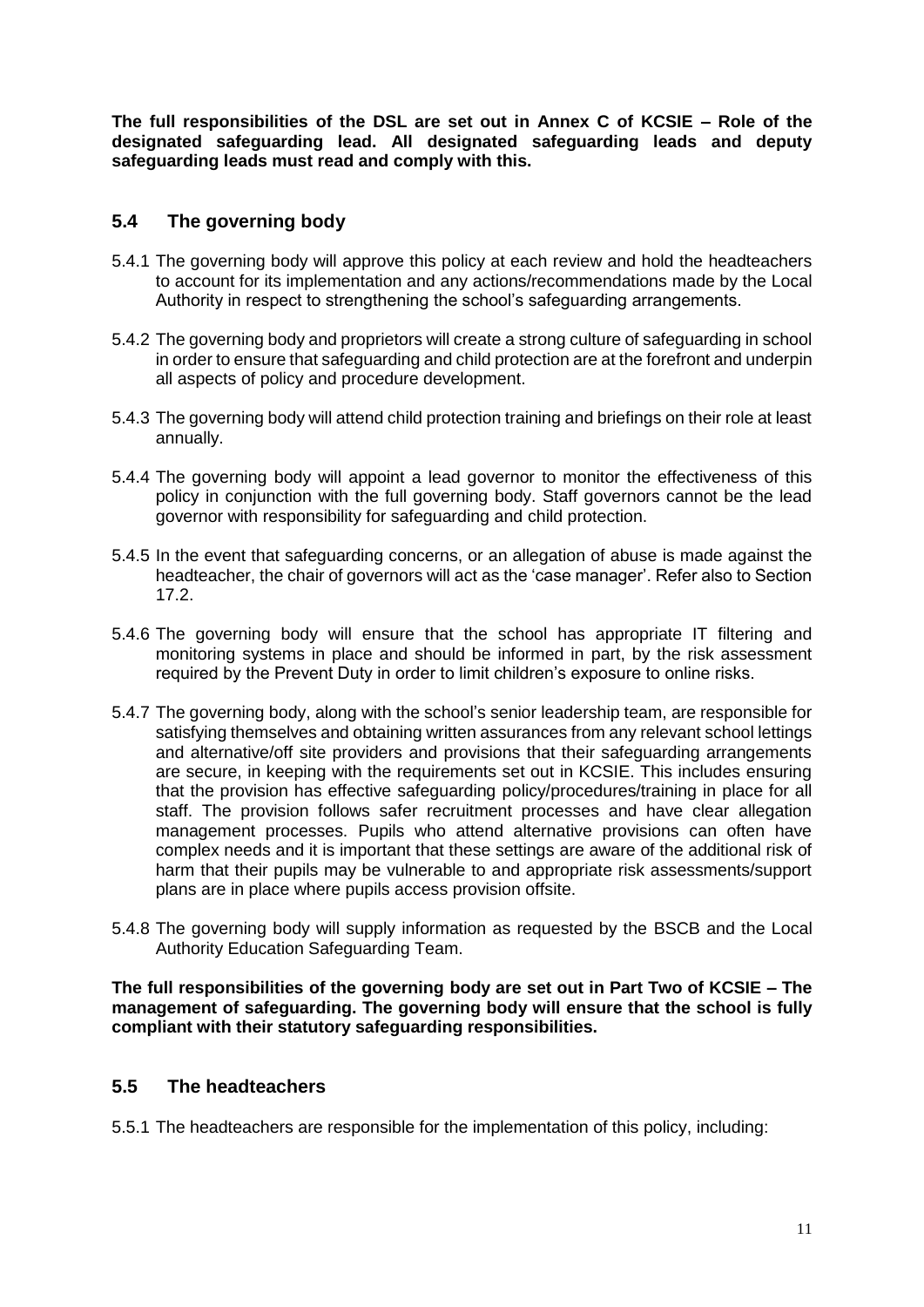- Ensuring that staff (including temporary and supply staff) and volunteers are informed of this policy as part of their induction
- Communicating this policy to parents when their child joins the school and via the school website
- Ensuring that the roles and responsibilities of the DSL as referenced in Annex C of KCSiE (2021) are reflected in their job description.
- Ensuring that the DSL has appropriate time, training and resources, and that there is always adequate cover if the DSL is absent
- Ensuring that all staff undertake appropriate safeguarding and child protection training and update this at least annually.
- Acting as the 'case manager' in the event of an allegation of abuse made against another member of staff (including supply staff) or volunteer, where appropriate.
- Ensuring that all recommendations made by the Local Authority in relation to strengthening the school's safeguarding arrangements are actioned in a timely fashion.
- Ensuring the relevant staffing ratios are met, where applicable.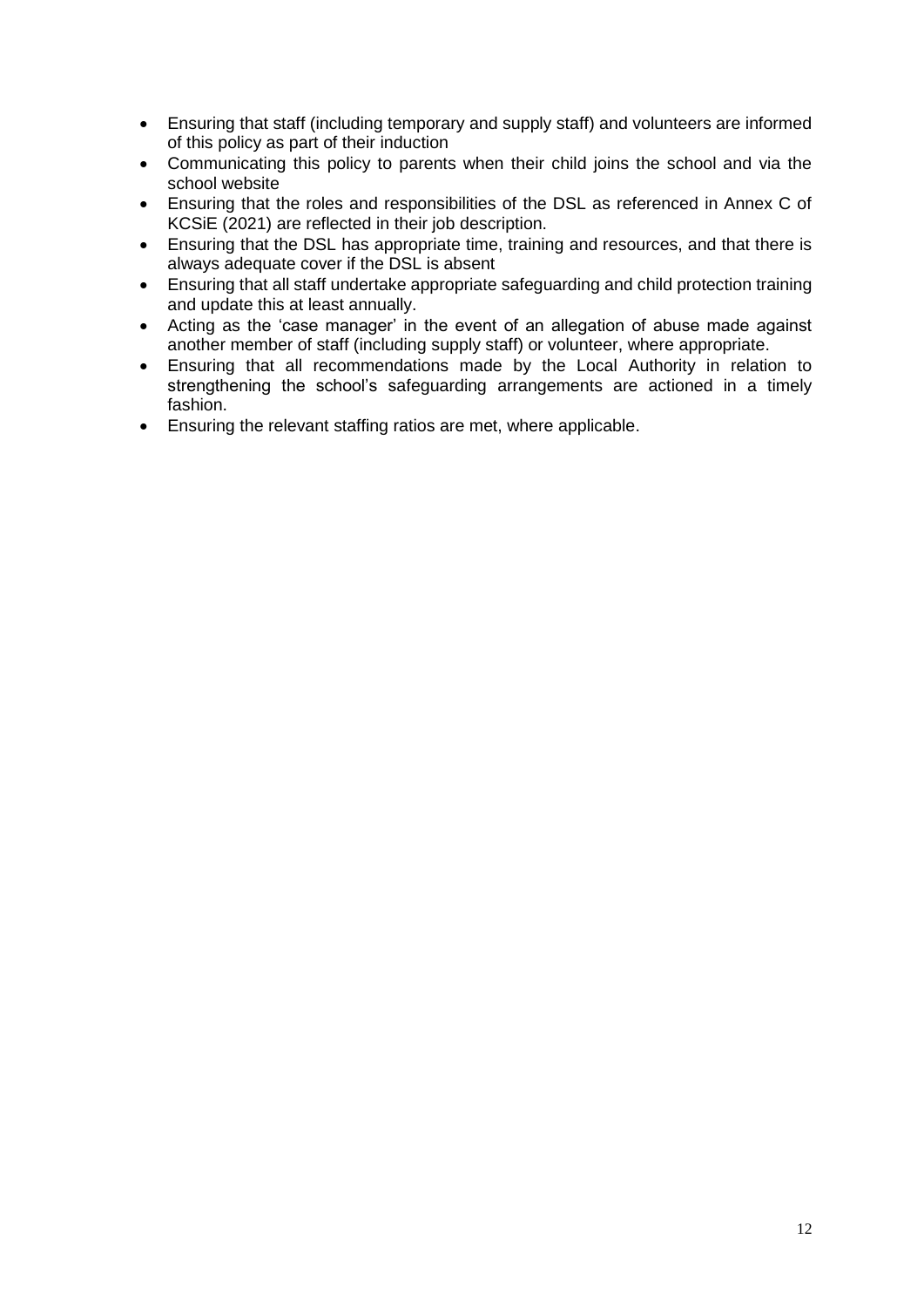# <span id="page-12-0"></span>**Fig 1: Summary of in-school procedures to follow where there are concerns about a child**

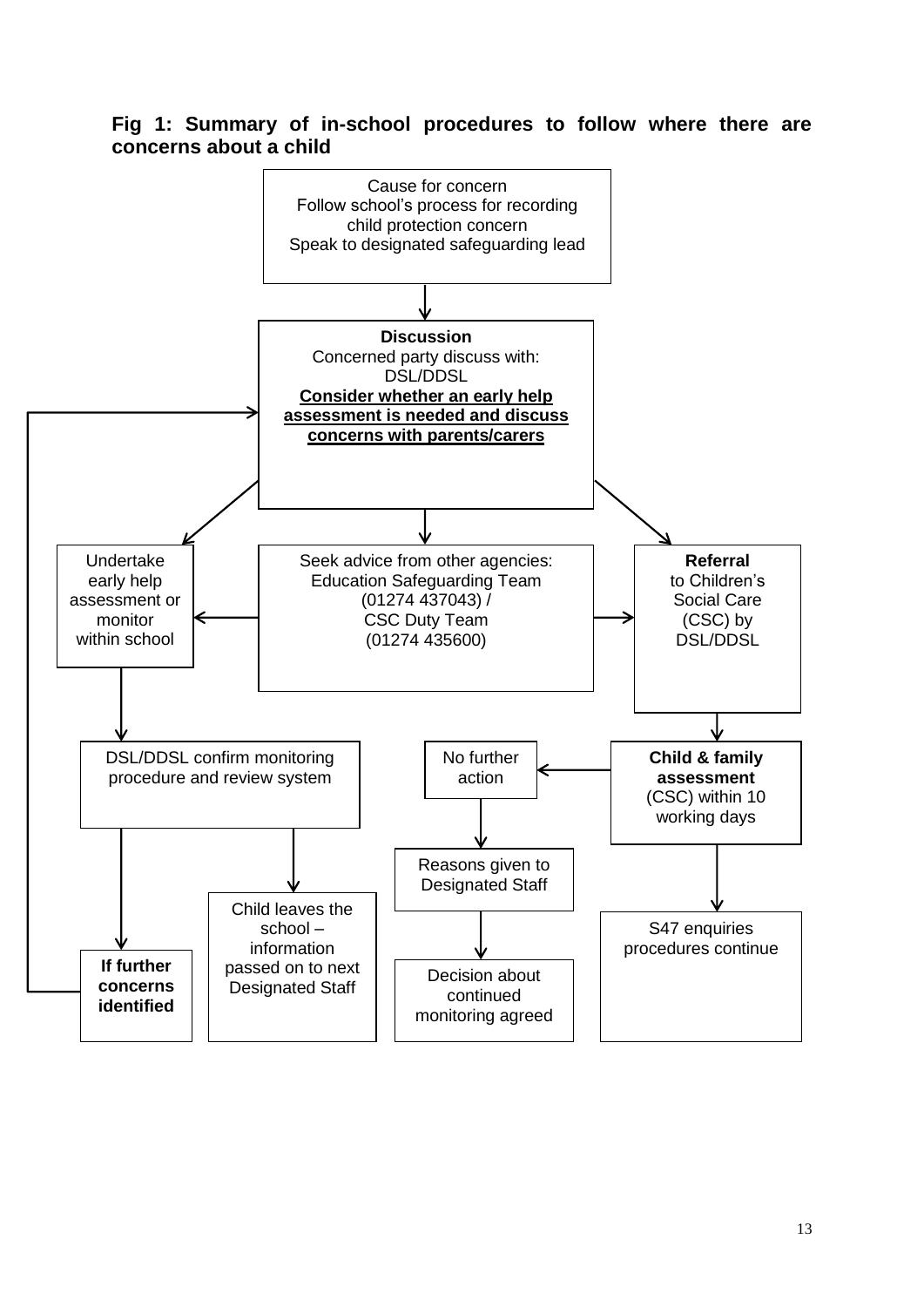# <span id="page-13-0"></span>**5. Confidentiality and Information Sharing**

- 6.1.1 Confidentiality is an issue that needs to be understood by all those working with children, particularly in the context of safeguarding.
- 6.1.2 School recognises that the only purpose of confidentiality in this respect is to benefit the child. Staff/volunteers and visitors to school should never promise a child that they will not tell anyone about an allegation/report of abuse, and must pass any cause for concerns immediately to a designated safeguarding lead.
- 6.1.3 Confidentiality is addressed throughout this policy with respect to record-keeping (see section 19), dealing with reports of abuse (see [Appendix 2\)](#page-30-1), allegations of abuse against staff (see section 17.2), information sharing and working with parents (see section 6.2).
- 6.1.4 Timely information sharing is essential for effective safeguarding. This school will share safeguarding information as appropriate in keeping with the principles outlined in the government guidance document, Information sharing: [Advice for practitioners](https://www.gov.uk/government/publications/safeguarding-practitioners-information-sharing-advice)  [providing safeguarding services to children, young people, parents and carers \(DfE](https://www.gov.uk/government/publications/safeguarding-practitioners-information-sharing-advice)  [2018\).](https://www.gov.uk/government/publications/safeguarding-practitioners-information-sharing-advice) This guidance has been produced to support practitioners in the decisions they take to share information, which reduces the risk of harm to children and young people and promotes their well-being.
- 6.1.5 All staff must have due regard for the relevant data protection principles which allow them to share (in the context of their role) and withhold personal information, as provided for the in the Data Protection Act 2018 and GDPR.
- 6.1.6 In order to promote positive educational outcomes for vulnerable children, including children with social workers, information that can help to support positive outcomes being achieved will be shared with colleagues in school that are not DSLs or DDSLs as appropriate.

#### **6.2 Working with parents and other agencies to protect children**

- 6.2.1 Parents/carers will be made aware of our in-school procedures in respect to taking any reasonable action to safeguard the welfare of its pupils. In cases where the school has reason to be concerned that a child may be suffering significant harm, ill treatment, neglect or other forms of harm, staff will follow the procedures for responding to suspected cases of child abuse or neglect outlined in this policy document and contact CSC Duty Team to discuss their concerns.
- 6.2.2 In keeping with KCSiE, we will endeavour wherever possible to obtain at least two emergency contacts for every child in the school in case of emergencies, and in case there are welfare concerns at the home.
- 6.2.3 In general, we will discuss concerns with parents/carers before approaching other agencies and will seek to inform parents/carers and receive their consent when making a referral to another agency. Appropriate staff will approach parents/carers after consultation with the DSL. The exception to this rule will be in situations where a member of staff has reasonable cause to believe that informing parents/carers of a referral to another agency may increase the risk of significant harm to the child.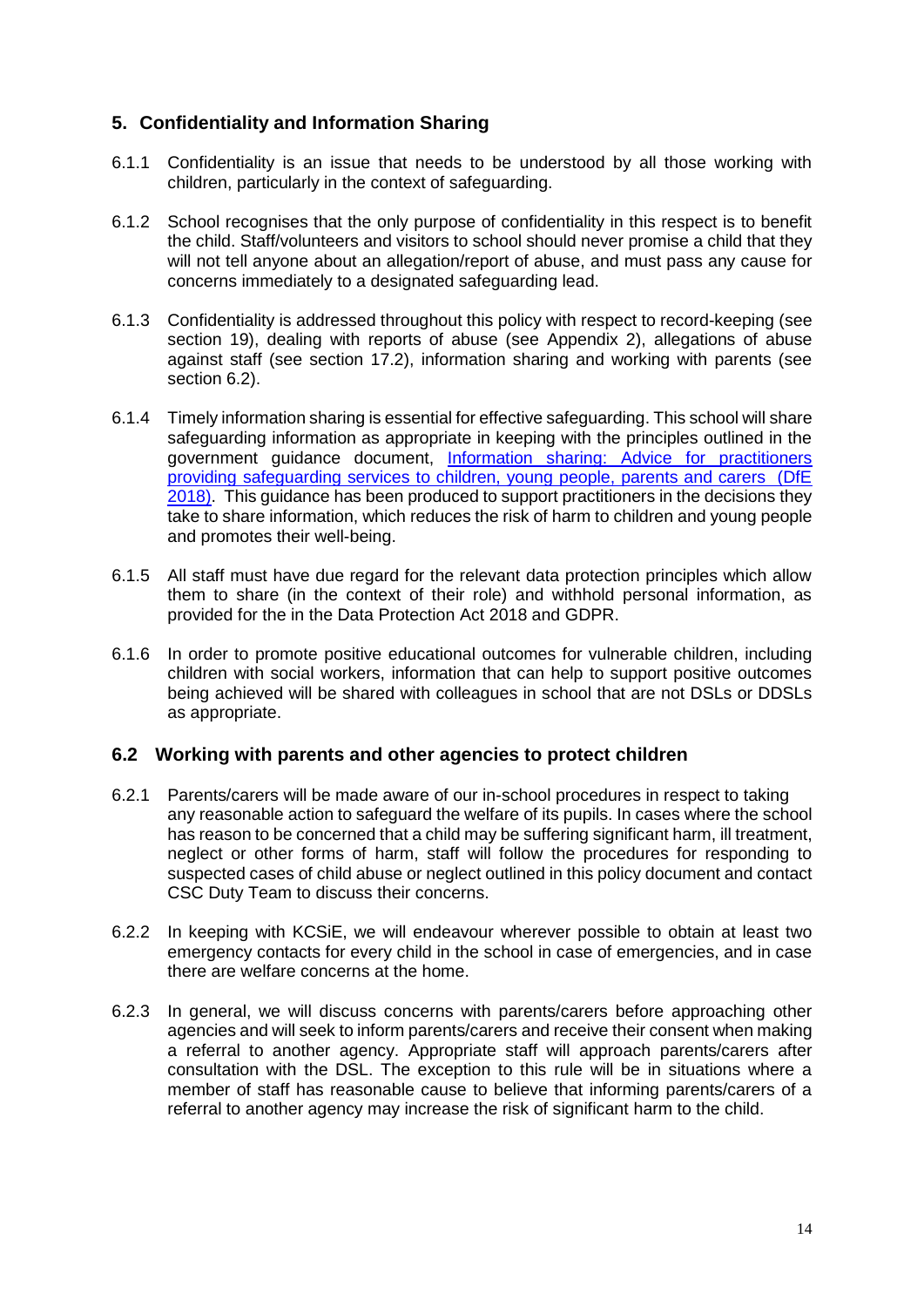- 6.2.4 Parents/carers are informed about our Safeguarding & Child Protection policy through school prospectus, website, newsletters, etc. A safeguarding & child protection statement is prominent in the school entrance area.
- 6.2.5 Where a parent/carer has expressed their intention to remove a child from school with a view to educating at home, the school will, working in partnership with the LA and other key professionals invite parents/carers to a meeting where possible Ideally, this would be before a final decision has been made, to ensure the parents/carers have considered what is in the best interests of the child. This is especially important where a child has SEND, is vulnerable, and/or has a social worker.

#### **6.3 Multi-agency work**

- 5.3.1 We will co-operate with CSC in accordance with the requirements of the Children Act 1989 and allow access to child and child protection records for them to conduct section 17 or section 47 assessments.
- 5.3.2 In the best interests of our pupils, we will work with all relevant professionals and agencies as required to safeguard children and promote their welfare.

#### <span id="page-14-0"></span>**6. Opportunities to teach safeguarding – Preventative Curriculum**

#### **Our role in the prevention of abuse**

We will identify and provide opportunities for children to develop skills, concepts, attitudes and knowledge to promote their safety and well-being.

- 7.1 We will ensure that children are taught about safeguarding, including online safety, and recognise that a one size fits all approach may not be appropriate for all children, and a more personalised or contextualised approach for more vulnerable children, victims of abuse and some children with SEND may be needed.
- 7.2 As part of providing a broad and balanced curriculum, relevant issues will be addressed through the PSHE curriculum, including self-esteem, emotional literacy, assertiveness, power, relationship and sex education, online safety, online bullying, child exploitation (CSE/CCE), sharing nudes and semi-nudes, female genital mutilation (FGM), preventing radicalisation, peer on peer abuse, consent, online safety, anti-bullying, unhealthy and abusive family relationships. The curriculum will reflect the statutory Relationship Education, Relationship and Sex Education and Health Education (DfE 2020).
- 7.3 Relevant issues will be addressed through other areas of the curriculum. For example, English, History, PSHE, Art and assemblies.

#### **7.2 Other areas of work**

- 7.2.1 All our policies that address issues of power and potential harm, e.g. Anti-Bullying, Equalities, Care and Control, Behaviour, Online Safety will be linked to ensure a whole school approach.
- 7.2.2 Our Safeguarding and Child Protection policy cannot be separated from the general ethos of the school which is to ensure that children are treated with respect and dignity. feel safe, and are listened to.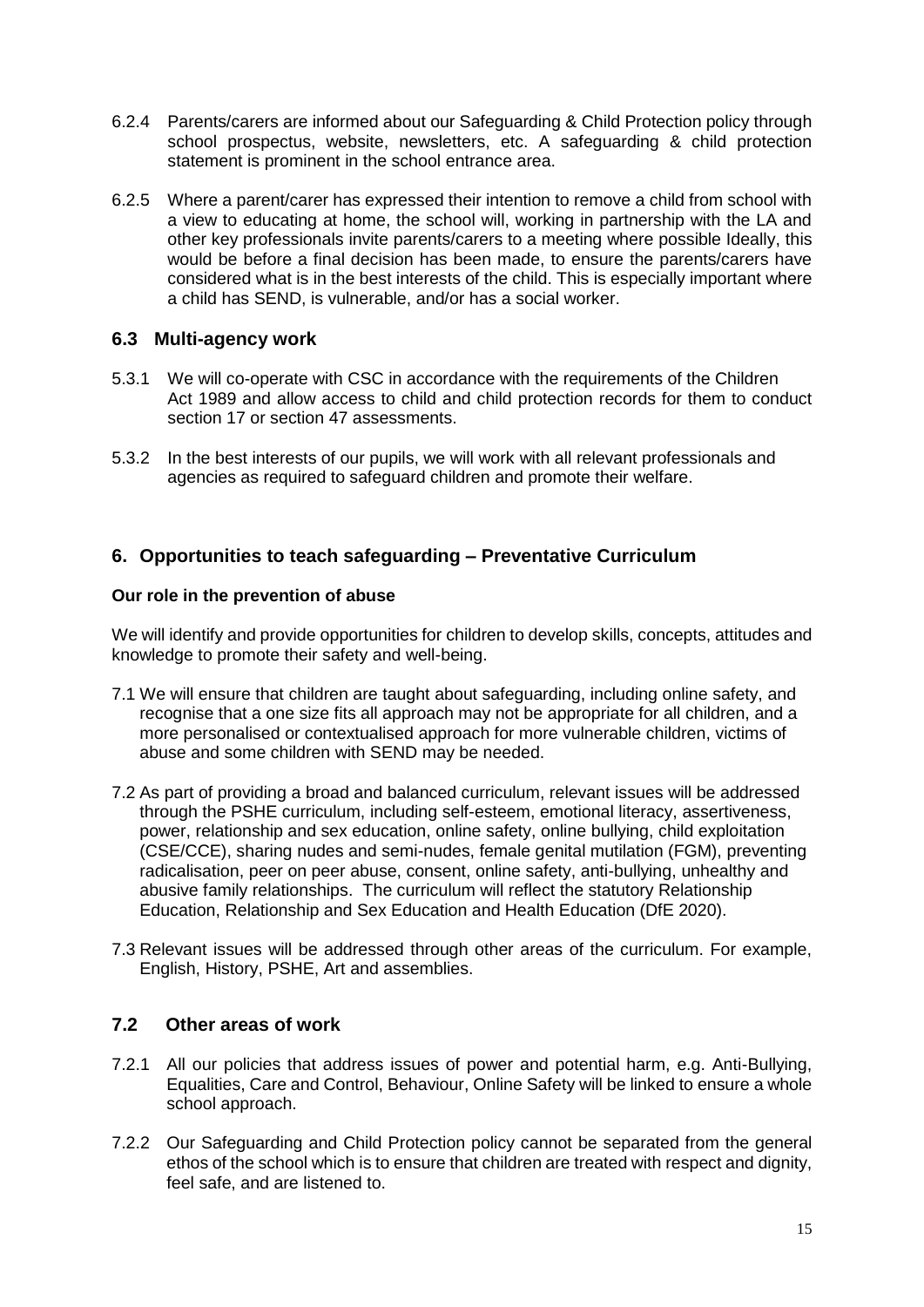7.2.3 The school's online safety policy is reflective of the requirements set out in KCSiE (2021) in regards to content, contact, conduct and commerce. The school's online safety policy is aligned to the school behaviour policy and reflects our approach to issues of online safety (including the sharing of nudes and semi-nudes) that empowers us to protect and educate the whole school or college community in their use of technology and establishes mechanisms to identify, intervene in, and escalate any incident where appropriate.

#### <span id="page-15-0"></span>**7. Our role in supporting children**

#### **We will offer appropriate support to individual children who have experienced abuse or who have abused others.**

8.1 In cases where children have experienced abuse/abused others, the DSL will ensure that appropriate support is offered. An individual support plan will be devised, implemented and reviewed regularly should the pupil (victim, perpetrator, or other child affected) require additional pastoral support/intervention. This plan will detail areas of support, who will be involved (i.e. learning mentor, key worker) and the child's wishes and feelings. A copy of the individual support plan will be kept in the pupil's child protection record.

#### <span id="page-15-1"></span>**8. Children with additional needs**

- 9.1 We recognise that while all children have a right to be safe, some children *may* be more vulnerable to abuse e.g. those with a disability, special educational need, mental health issues or those living with domestic violence or drug/alcohol abusing parents, parental mental health issues, learning disabilities, children who are in care or previously looked after, children having adverse childhood experiences, etc.
- 9.2 When the school is considering excluding, either for a fixed term period or permanently, a vulnerable pupil and/or a pupil who has social care involvement, is either subject to a S47 Child Protection plan/Child in Need plan or there are/have previously been child protection concerns, we will undertake an informed (multi-agency where other professionals are involved) risk-assessment prior to making the decision to exclude. Schools would be advised to speak to the named social worker for the child where the exclusion will be to the home to ensure that any risk is assessed. Schools should note advice in the [DFE Exclusions Guidance September 2017](https://www.gov.uk/government/publications/school-exclusion) Section 3. In situations that a looked after child is at risk of exclusion the school will notify the Virtual School. In the event of a one-off serious incident resulting in an immediate decision to permanently exclude, the risk assessment must be completed prior to convening a meeting of the governing body.

#### <span id="page-15-2"></span>**9. Children at risk of specific forms of abuse**

10.1 This school follows the Safer Bradford locally agreed multi-agency procedures, in circumstances where children are at risk of or specific forms of abuse as outlined in Part 1 and Annex of B KCSIE.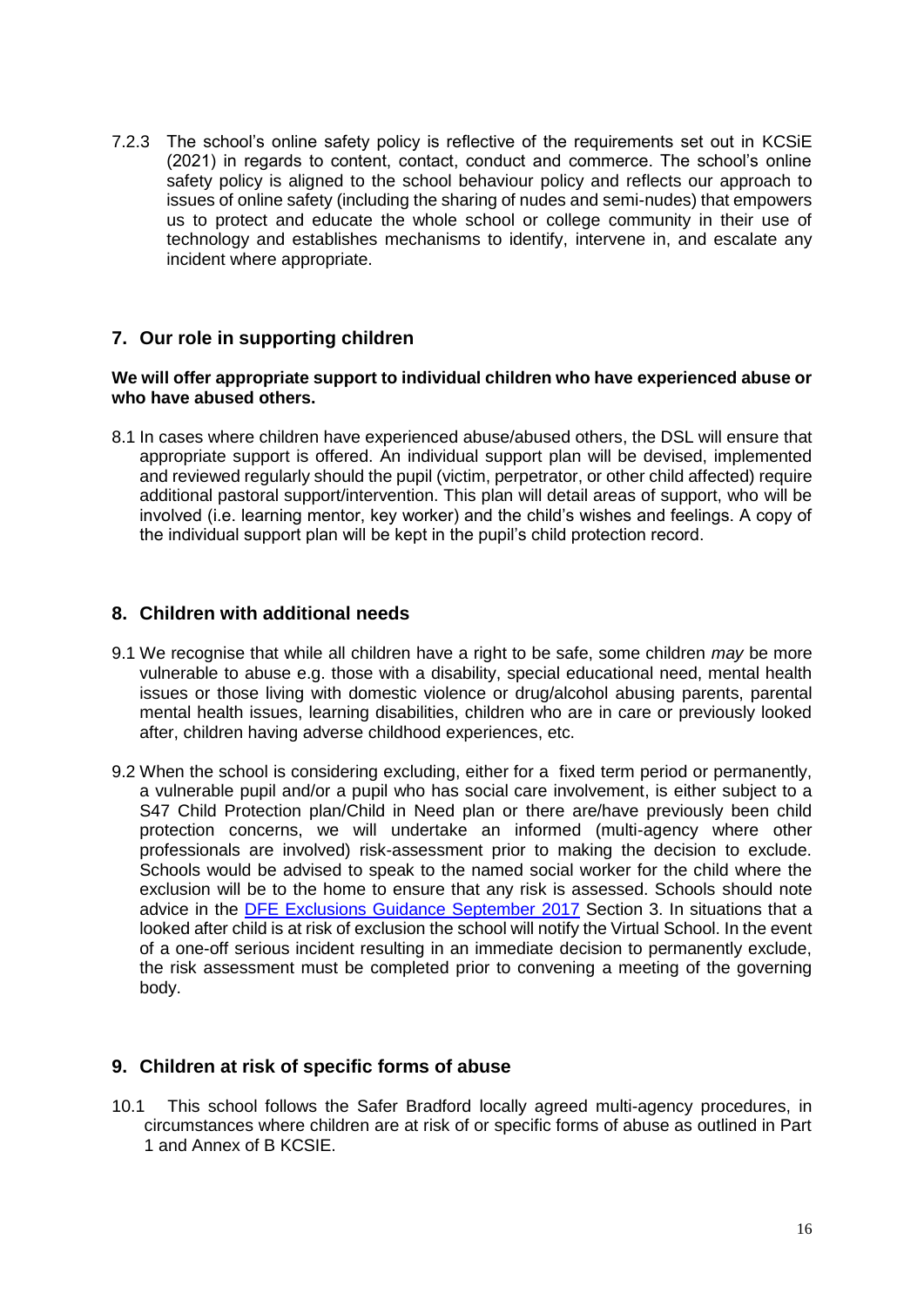### <span id="page-16-0"></span>**11 Remote Learning and Remote Welfare**

- 11.1 If children are being asked to learn online at home, for example because of the coronavirus pandemic, schools and colleges should follow advice from the DfE on safeguarding and [remote education \(DfE, 2021b\).](https://www.gov.uk/guidance/safeguarding-and-remote-education-during-coronavirus-covid-19) In addition to following the Guidance for Safer Working Practice (Safer Recruitment Consortium, 2019) and the supporting COVID Addendum for Guidance for Safer Working Practice (Safer Recruitment Consortium, 2020)
- 11.2 Where children are remote learning and the DSL has identified a child to be vulnerable, on the edge of social care support, or who would normally receive pastoral-type support in school, they should ensure that a robust communication plan is in place for that child or young person. The communication plans can include remote contact, phone contact, doorstep visits. Other individualised contact methods should be considered and recorded. Details of this plan must be recorded, as should a record of contact made.
- 11.3 We recognise that school is a protective factor for children and situations such as periods of national lockdown can affect the mental health of pupils and their parents/carers. Staff will be aware of these issues and have due regard for them in setting expectations of pupils' work where they are at home.

#### <span id="page-16-1"></span>**12 Female Genital Mutilation: The Mandatory Reporting Duty**

- 12.1 The Department for Education's Keeping Children Safe in Education explains that FGM comprises "all procedures involving partial or total removal of the external female genitalia, or other injury to the female genital organs".
- 12.2 FGM is illegal in the UK and a form of child abuse with long-lasting, harmful consequences. It is also known as 'female genital cutting', 'circumcision' or 'initiation'.
- 12.3 **Any teacher** who discovers that an act of FGM appears to have been carried out on a **pupil under 18** must immediately (in consultation with the DSL) report this to the police, personally. This is a statutory duty, and teachers will face disciplinary sanctions for failing to meet it.
- 12.4 The duty above does not apply in cases where a pupil is *at risk* of FGM or FGM is suspected but is not known to have been carried out. Staff must not examine pupils.
- 12.5 **Any other member of staff** who discovers that an act of FGM appears to have been carried out on a **pupil under 18** must speak to the DSL and follow our local safeguarding procedures.
- 12.6 **Any member of staff** who suspects a pupil is *at risk* of FGM must speak to the DSL.

#### <span id="page-16-2"></span>**13 Radicalisation and Terrorism**

13.1 Radicalisation refers to the process by which a person comes to support terrorism and forms of extremism leading to terrorism. Terrorism is an action that endangers or causes serious violence to a person/people; causes serious damage to property; or seriously interferes or disrupts an electronic system. The use or threat must be designed to influence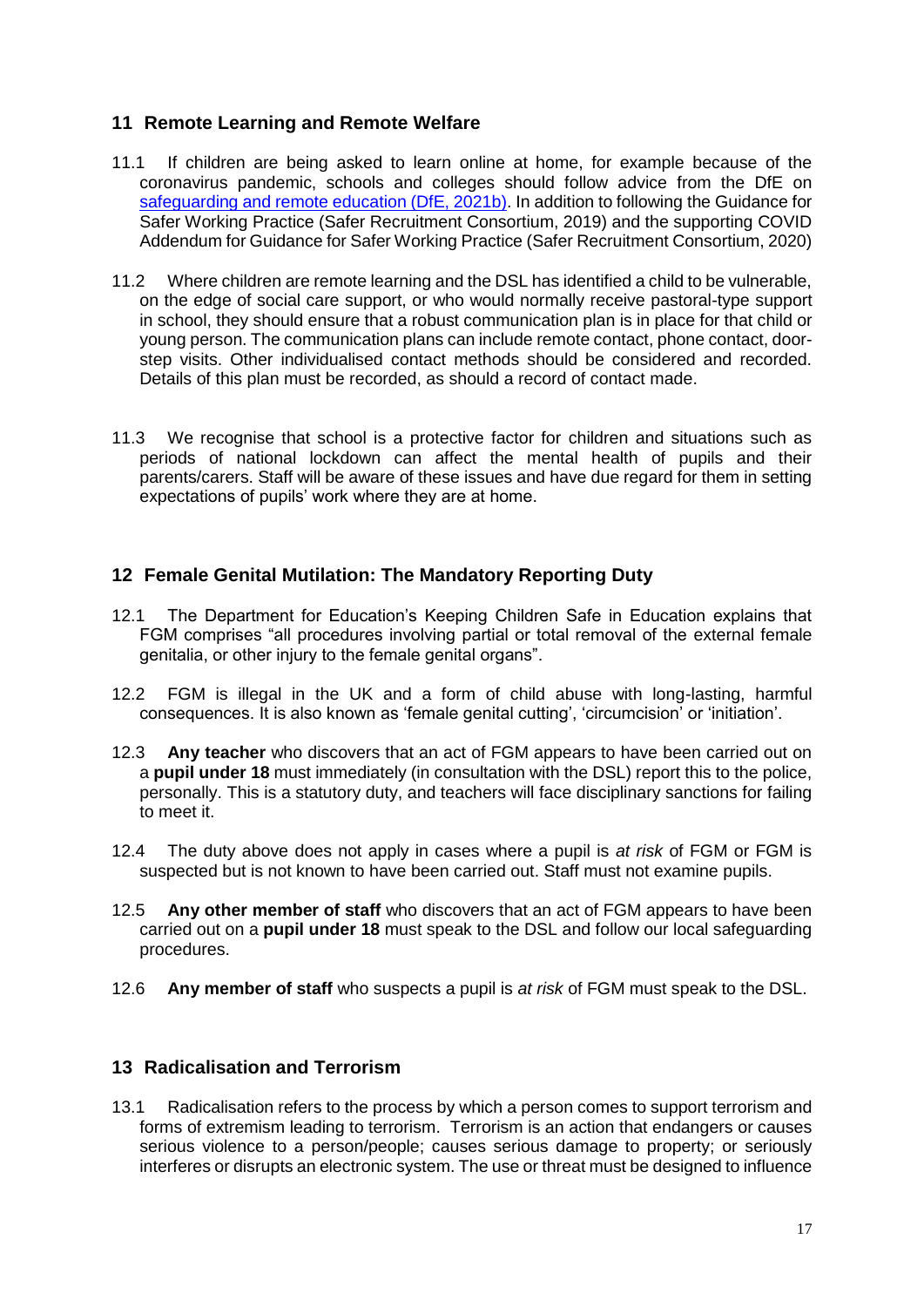the government or to intimidate the public and is made for the purpose of advancing a political, religious or ideological cause.

- 13.2 If staff are concerned about a change in the behaviour of an individual or see something that concerns them **(this could be a colleague too)** they must seek advice appropriately with the DSL who must contact the Prevent Education Officer for further advice.
- 13.3 Schools and colleges are expected to assess the risk of children being drawn into terrorism, including support for extremist ideas that are part of terrorist ideology. This means being able to demonstrate both a general understanding of the risks affecting children and young people in the area and a specific understanding of how to identify individual children who may be at risk of radicalisation and what to do to support them. The Education Safeguarding Team and the Prevent Team can advise and identify local referral pathways.
- 13.4 Effective early help relies on all staff to be vigilant and aware of the nature of the risk for children and young people, and what support may be available. Our school will ensure that as far as possible all front-line staff will undertake Prevent awareness training (e.g. Workshop to Raise Awareness of Prevent [WRAP]).

## <span id="page-17-0"></span>**14 Channel**

14.1 Channel is a voluntary, confidential support programme which focuses on providing support at an early stage to people who are identified as being vulnerable to being drawn into terrorism. Prevent referrals may be passed to a multi-agency Channel panel, which will discuss the individual referred to determine whether they are vulnerable to being drawn into terrorism and consider the appropriate support required. A representative from the school or college may be asked to attend the Channel panel to help with this assessment. An individual's engagement with the programme is entirely voluntary at all stages.

#### <span id="page-17-1"></span>**15 Peer on peer abuse/ child on child abuse**

- 15.1 We recognise that children are capable of abusing their peers and that peer on peer abuse can manifest in many different ways, including bullying, cyber bullying, criminal and sexual exploitation, sexual harassment and violence, initiation/hazing, sharing of nudes and semi-nudes and abuse within intimate partner relationships. It is very clear that this type of abuse should always be treated seriously, and never just as banter or part of growing up. Our school has a zero tolerance approach to such attitudes and behaviours.
- 15.2 All concerns around peer on peer /child on child abuse will be taken seriously, reported, investigated, recorded and managed in line with the child protection procedures outlined in this policy. The DSL is responsible for providing support to all children involved in incidents of peer on peer sexual abuse.
- 15.3 We recognise that sexual violence and/or sexual harassment can happen anywhere, including educational settings. Where concerns of sexual violence or sexual harassment are witnessed, disclosed or reported to the school (including those that have happened outside of school) the concern will be taking seriously. We recognise that sexual violence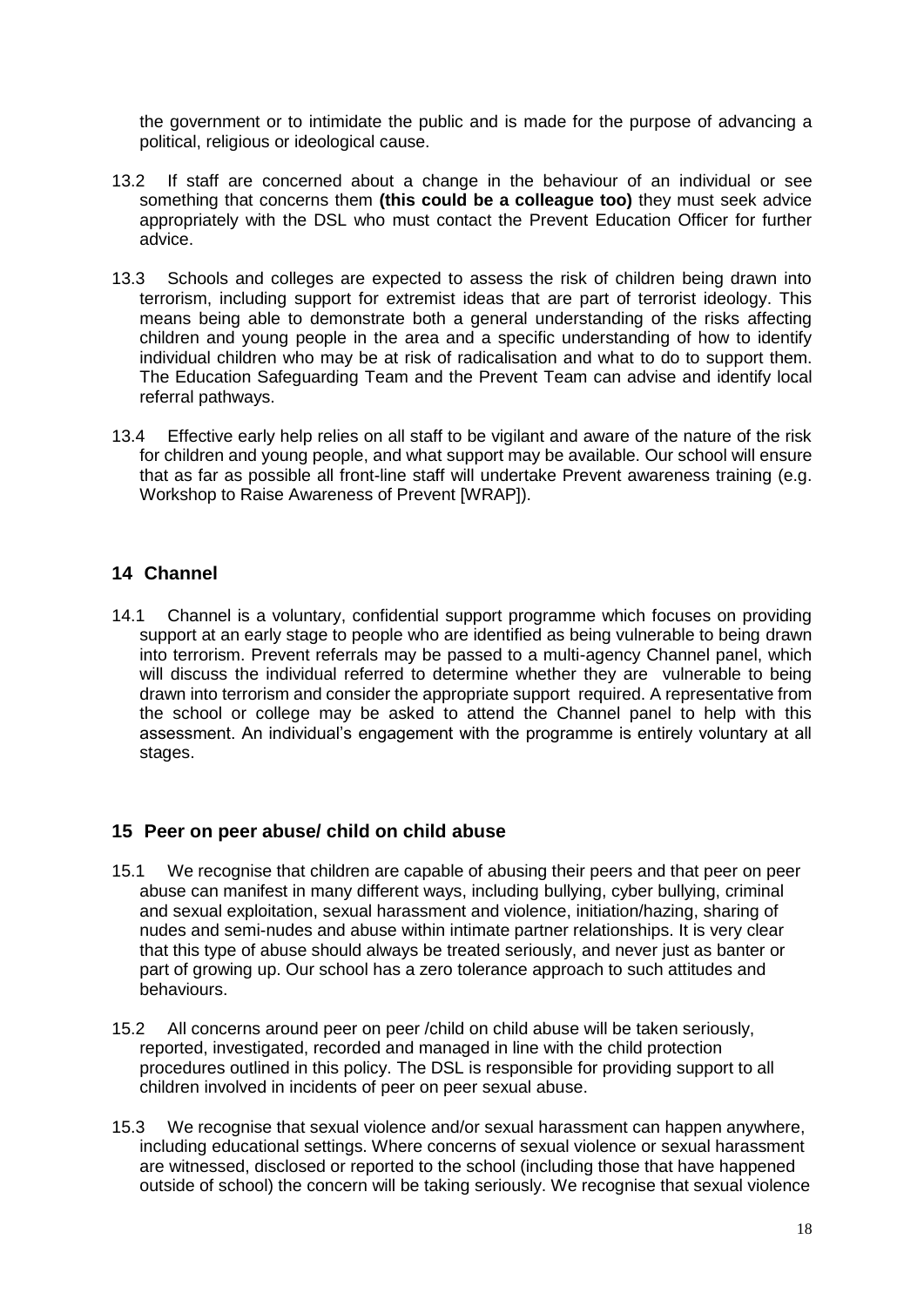and harassment exist on a continuum and may overlap; they can occur online and face to face (both physical and verbal) and are never acceptable. In responding to such concerns, the DSL must (where appropriate) complete a risk assessment and contact the Duty and Advice team if appropriate and follow the principles set out in Part 5 of KCSiE and the [DfE guidance on Sexual Violence and Sexual Harassment \(2021\).](https://assets.publishing.service.gov.uk/government/uploads/system/uploads/attachment_data/file/999239/SVSH_2021.pdf)

- 15.4 We will ensure that the needs of children who may have/have sexually harmed others will be considered separately from the needs of those who have/may have been subject to sexual harm. Children who have/may have sexually harmed others will be responded to in a way that meets their needs as well as protecting others within the school community through a multi-agency risk assessment management plan. Where appropriate there must be a coordinated multi-agency approach to risk assessment which will include involvement of parent/carers, social care, health, police and youth justice (where appropriate).
- 15.5 We will ensure that all children who may have/has been sexually harmed will be taken seriously and that they will be supported and kept safe.
- 15.6 In cases where allegations of sexual violence and/or harassment are found to be unsubstantiated, unfounded, false or malicious, the DSL will consider whether the child or person who has made the allegation is in need of support or may have been abused by someone else. In cases where the report is found to be deliberately invented or malicious the school will consider whether it is appropriate to take any disciplinary action in keeping with the school's behaviour policy.
- 15.7 Where child exploitation (i.e. criminal, sexual, trafficking, modern day slavery, etc.), or the risk of it, is suspected, frontline practitioners must notify the DSL, in line with the child protection policy reporting systems.
- 15.8 If the child /young person already has an allocated social worker, the DSL must contact them (or their team manager) to discuss any concerns about child exploitation.
- 15.9 We will ensure the school works in partnership with parents / carers and other agencies as appropriate. This includes facilitating return to home interviews as requested.

#### <span id="page-18-0"></span>**16 Children missing from education**

- 16.1 A child going missing from education is a potential indicator of abuse or neglect. Where a child is reported to be missing education we will comply with our statutory duty to inform the local authority of any pupil who falls within the reporting notification requirements outlined in Children Missing Education - Statutory guidance for local authorities (DfE [September 2016\)](https://assets.publishing.service.gov.uk/government/uploads/system/uploads/attachment_data/file/550416/Children_Missing_Education_-_statutory_guidance.pdf) and follow the Bradford LA procedure and contact: [cme@bradford.gov.uk.](mailto:cme@bradford.gov.uk)
- 16.2 Children who are absent, abscond or go missing during the school day are vulnerable and at potential risk of abuse, neglect, CSE or CCE including involvement in county lines. School staff members must follow the school's procedures for dealing with children who are absent/ go missing, particularly on repeat occasions, to help identify the risk of abuse and neglect including sexual abuse or exploitation and to help prevent the risks of their going missing in future.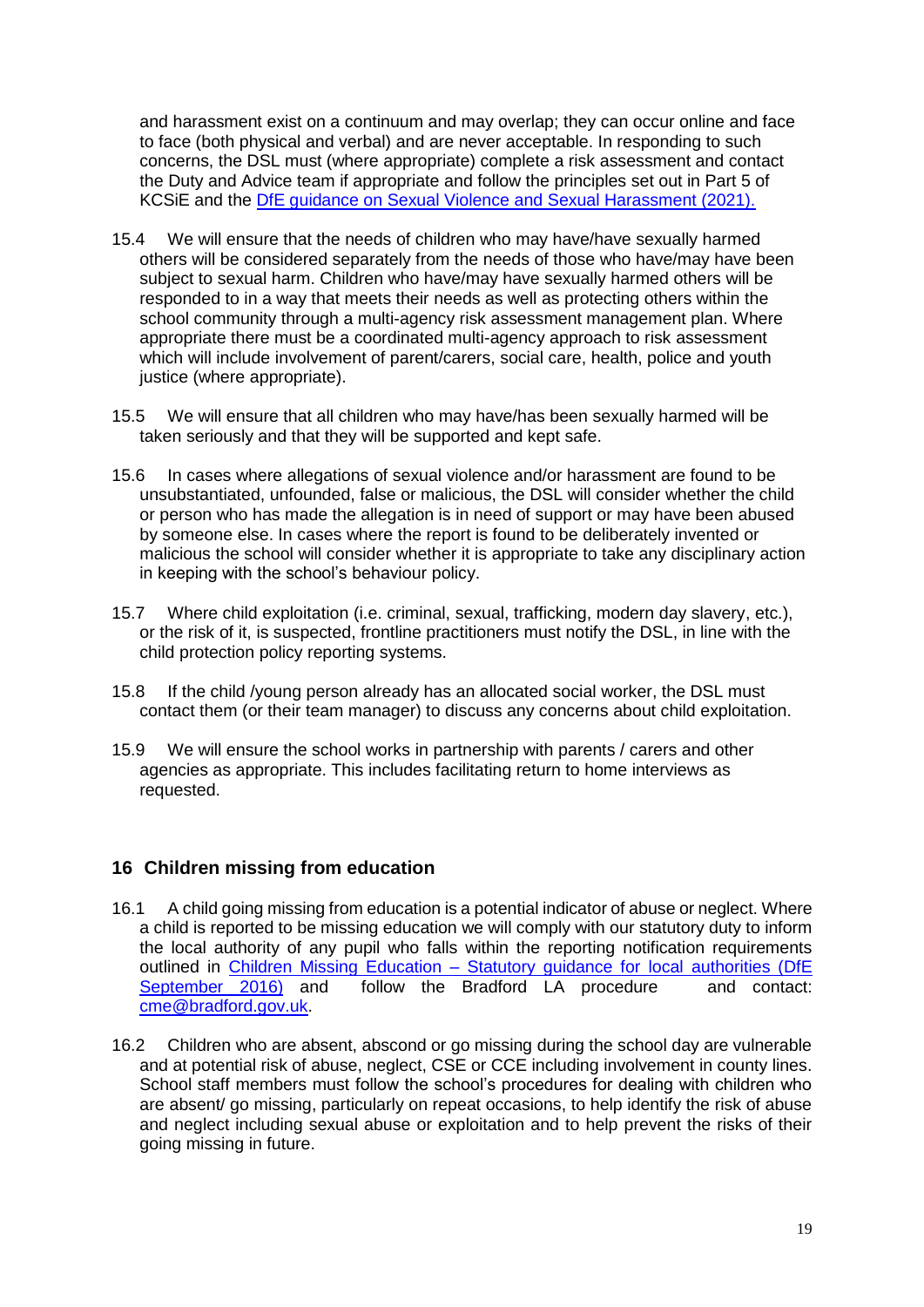# <span id="page-19-0"></span>**17 A Safer School Culture**

**The governing body will ensure that the following appropriate policies, and procedures are in place and shared with staff at the point of induction, in order for appropriate action to be taken in a timely manner to safeguard and promote children's welfare:**

- Whistleblowing policy (guidance to staff and volunteers on how they can raise concerns and receive appropriate feedback on action taken when staff have concerns about any adult's behaviour)
- School's procedures for managing children who are missing education
- Guidance on Safer Working Practices
- Safeguarding and Child Protection policy (including online safety).
- School behaviour policy
- The names, roles and responsibilities of the designated safeguarding lead and any deputies

#### **17.1 Safer Recruitment, selection and pre-employment vetting**

- 17.1.1 The school pays full regard and commitment to following the safer recruitment, selection and pre-employment vetting procedures as outlined in part three of KCSiE.
- 17.1.2 The school will maintain a single central record which demonstrates the relevant vetting checks required including: a barred list check, DBS check at the correct level, identity, qualifications, prohibition order and right to work in the UK. (see Part 3 of KCSiE).
- 17.1.3 All recruitment materials will include reference to the school's commitment to safeguarding and promoting the wellbeing of pupils.
- 17.1.4 The school will ensure that all recruitment panels include at least one person that has undertaken safer recruitment training.
- 17.1.5 For individuals who have lived or worked outside the UK, in addition to the same checks as all other staff, the school will complete any additional checks required to satisfy themselves that the individual is suitable to work with children. This may include obtaining a letter from the professional regulatory authority in the country (countries) in which the candidate has worked confirming that they have not imposed any sanctions or restrictions, and /or that they are aware of any reason why they are unsuitable to teach where possible.
- 17.1.6 The school/ will ensure that written risk assessments are undertaken in situations where information provided on DBS certificates necessitates so. Written risk assessments must be undertaken for all volunteers **not** engaging in regulated activity. Advice and support for carrying out risk assessments can be accessed through the school's HR Advisor or the Education Safeguarding Team.

#### **17.2 Managing allegations or safeguarding concerns against a member of staff or person in school procedures.**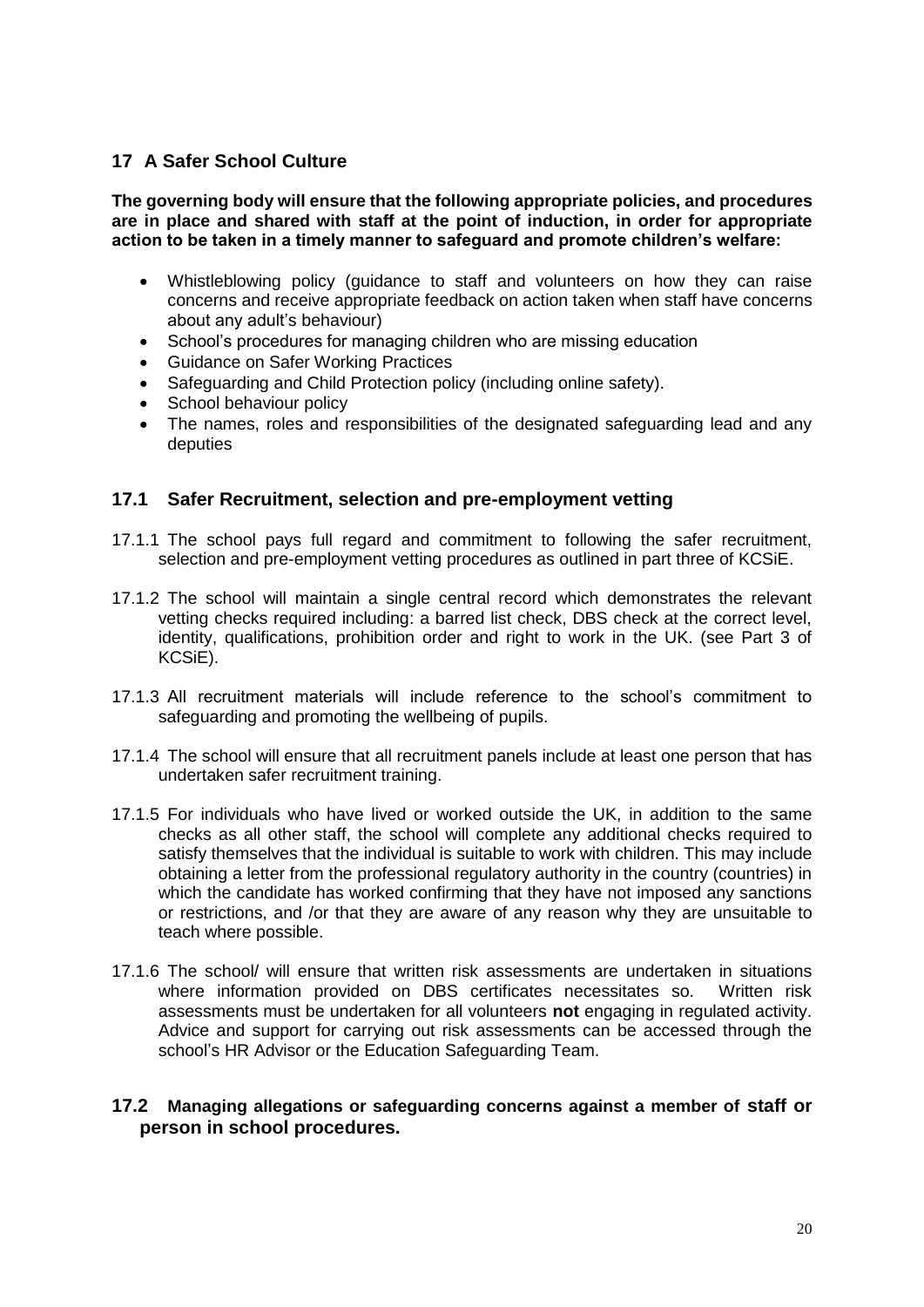- 17.2.1 These procedures must be followed in any case in which it is alleged that a member of staff (including supply staff), governor, visiting professional or volunteer has met the harm test, this includes where an adult has:
	- a) behaved in a way that has harmed a child or may have harmed a child
	- b) possibly committed a criminal offence against or related to a child
	- c) behaved towards a child or children in a way that indicates s/he may pose a risk of harm to children
	- d) behaved or may have behaved in a way that indicates they may not be suitable to work with children. *(This includes any behaviour that may have happened outside of school that might make the individual unsuitable to work with children. This is known as transferable risk.)*
- 17.2.2 All adults working in school have duty to disclose to the head teacher (or chair of governors where appropriate) where their relationships and associations both within and outside of the workplace (including online) may have implications for safeguarding children in school.
- 17.2.3 Examples of behaviours that would warrant an allegation or safeguarding concern by a member of staff could include:
	- Physical, for example intentional use of force as a punishment, slapping, use of objects to hit with, throwing objects or rough physical handling.
	- Emotional, for example intimidation, belittling, scapegoating, sarcasm, lack of respect for children's rights, and attitudes which discriminate on the grounds of race, gender, sex, disability or sexuality.
	- Sexual, for example sexualised behaviour towards pupils, grooming, sexual harassment, sexual assault and rape, sending inappropriate messages through social media and other technologies.
	- Neglect which may include failing to act to protect a child or children, failing to seek medical attention or failure to carry out appropriate/proper risk assessment etc.
- 17.2.4 A safeguarding complaint that meets the above criteria must be reported to the headteacher ("case manager") immediately. If the complaint involves the headteacher then the Chair of Governors must be informed*.* They will follow the processes outlined in this section.
- 17.2.5 Where a Headteacher determines that a safeguarding allegation does not meet the harm threshold in line with the criteria above they will refer the matter to be managed in line with paragraphs 17.2.6-17.2.8 (inc.) by a designated manager with appropriate safeguarding training. It is important for Headteachers to carefully consider who in school is best placed to manage concerns that do not meet the harm threshold and ensure appropriate action is taken given the sensitive and confidential nature of the information relating to staff over time. In many cases Headteachers may decide to retain this role in the event that they have appropriate safeguarding training.
- 17.2.6 All staff must fully understand that any adult behaviours that deviate from the Guidance for Safer Working Practice, including inappropriate conduct outside of work are a concern, even if they are low-level. Low-level concerns are concerns that do not meet the harm test/allegations threshold. Examples of such behaviour include:
	- *Being over familiar with children*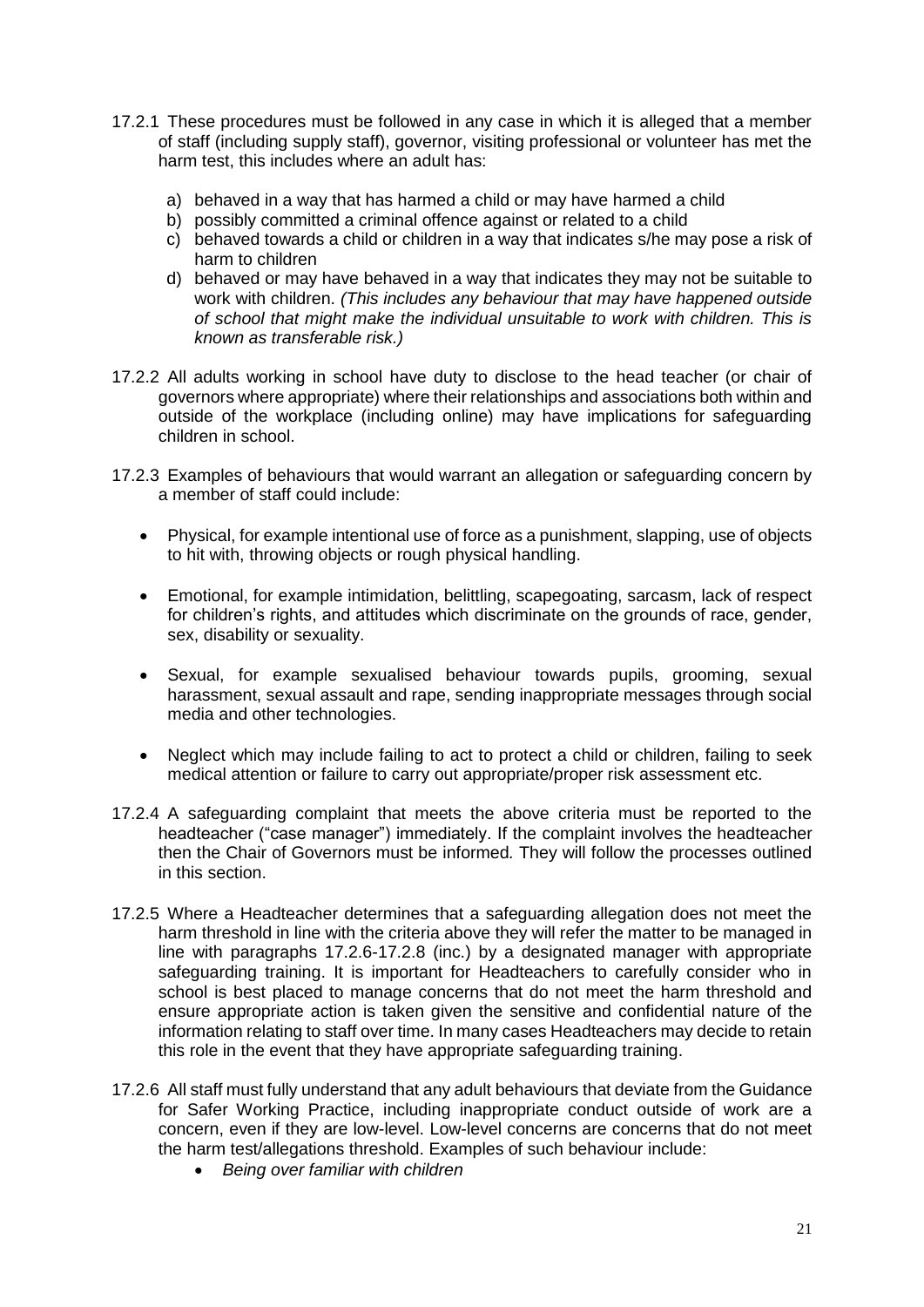- *Having favourites*
- *Taking photographs of children on their mobile phone*
- *Engaging with a child on a one-to-one basis in a secluded area or behind a closed door; or*
- *Using inappropriate sexualised, intimidating or offensive language.*
- 17.2.7 The case manager should ensure that the child is not at risk and where appropriate ensure that the child is referred to the local authority Duty Team as referenced in Part 1 of KCSIE.
- 17.2.8 The case manager should gather as much information about the alleged incident as necessary in order to establish whether there is substance to the allegation. In situations where the case manager determines that the harm test has not been met the case manager must ensure that there is a clear record of the incident, include any actions (including whether any HR advice had been sought and actioned) taken to address the concern raised. This record must be kept confidential, stored securely and comply with the Data Protection Act 2018 and the UK GDPR (2018).
- 17.2.9 In situations where the case manager has sufficient information to suggest that the harm test/allegations threshold has been met, the case manager must notify the local authority designated officer (LADO). Parents or carers of the child or children involved should be told about the allegation as soon as possible if they do not already know of it.
- 17.2.10 The case manager **must not** carry out an investigation or **directly interview** an individual about whom there is a concern until the above process has been duly completed and relevant partners have been consulted.
- 17.2.11 A multi-agency allegations management meeting may be arranged to look at the complaint in its widest context. The case manager must attend this meeting, which will be arranged by the LADO. All issues must be recorded and the outcome reached must be noted to ensure closure.
- 17.2.12 In many cases it may be appropriate to provide further training and support to staff/volunteers and ensure that they are clear about the expectations for their conduct.
- 17.2.13 In more serious cases, allegations may be investigated under the formal disciplinary procedures and, where allegations are upheld, formal warnings issued as well as specific training and support. In cases where children/young people may be at further risk and/or evidence/witnesses may be compromised and/or the allegations and so serious that they may, if upheld, constitute gross misconduct, suspension of the member of staff/volunteer may be appropriate and should be considered in line with the school's Disciplinary Policy.
- 17.2.14 Any staff/volunteers who are dismissed by the school for gross misconduct or cumulative misconduct relating to safeguarding of children/young people will be referred to the DBS for consideration of barring. Similarly, where the school has a reasonable belief that the member of staff/volunteer would have been dismissed by the school had they been employed at the time of the conclusion of investigations, they will be referred to the DBS. The school will keep written records of all of the above.
- 17.2.15 Where a staff member feels unable to raise an issue with their employer or feels that their genuine concerns are not being addressed, staff can contact any of the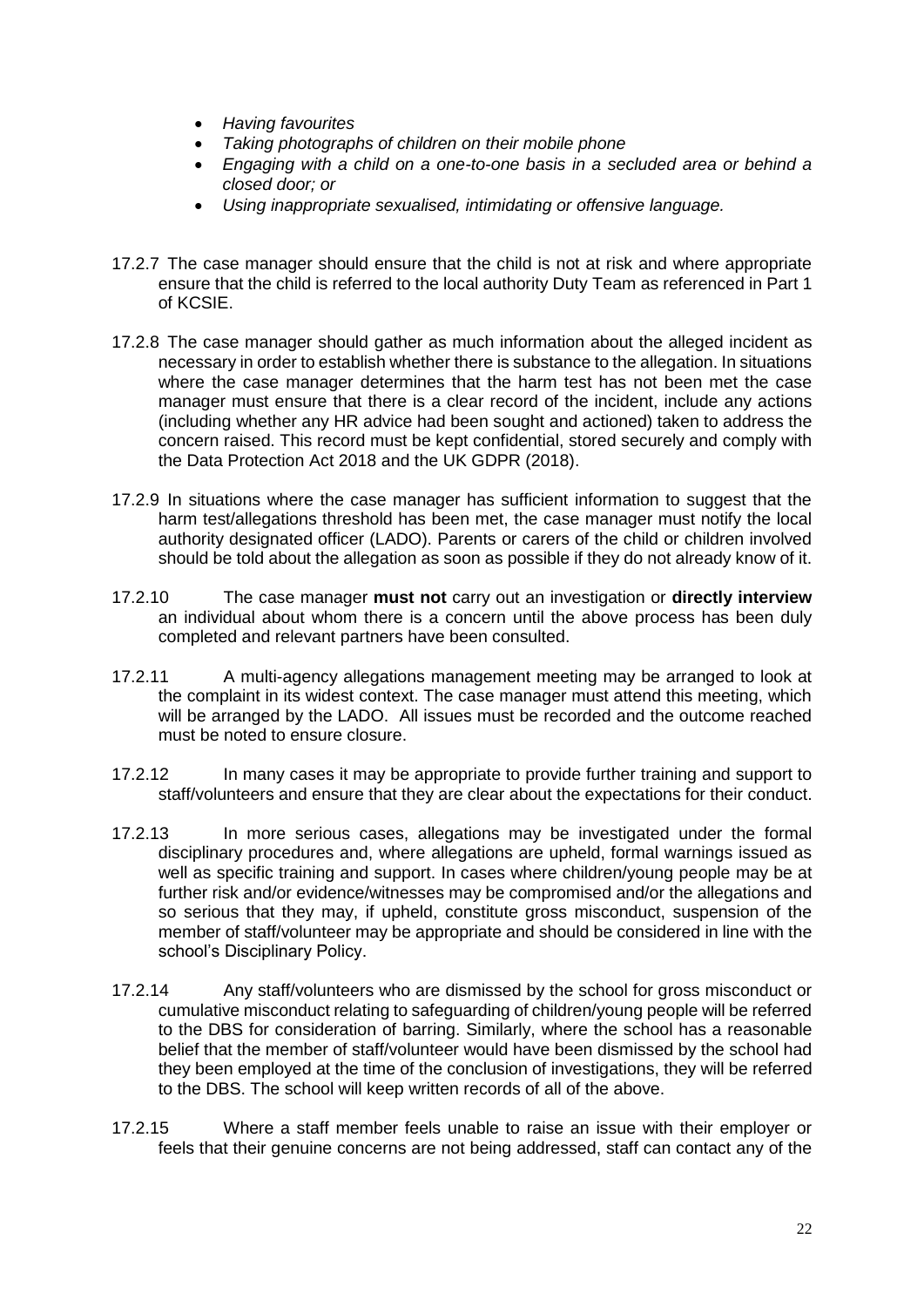professionals named in the above paragraph, in addition to other whistleblowing channels which may be open to them.

17.2.16 The NSPCC whistleblowing helpline is available for staff who do not feel able to raise concerns regarding child protection failures internally. Staff can call: 0800 028 0285 – line is available from 8:00am to 8:00pm, Monday to Friday and Email: [help@nspcc.org.uk.](mailto:help@nspcc.org.uk)

# <span id="page-22-0"></span>**18 Training and Support**

- 18.1 All staff members will be made aware of systems within our school that support safeguarding and these will be explained to them as part of our staff induction. This includes: the school's safeguarding and child protection policy, the school's safer working practice document and the school's whistleblowing procedures.
- 18.2 We recognise the stressful and traumatic nature of child protection work. Support is available for any member of staff from the DSL and DDSLs. Access to regular and timely supervision is an essential form of support for all designated safeguarding staff.
- 18.3 Designated Safeguarding staff will attend refresher training at least every three years and additional safeguarding training at least annually. The DSL will undertake Prevent Awareness Training (e.g. Workshop to Raise Awareness of Prevent [WRAP]) to enable them to provide advice and support to other members of staff on protecting children from the risk of radicalisation.
- 18.4 The school will ensure all staff including temporary and volunteers receive induction and updated training appropriate to their roles and responsibilities, especially staff new to the school. All staff will access basic child protection training including online safety as part of the school's induction arrangements and refresher training annually. All staff should have regular safeguarding, child protection training and online safety updates (for example, via email, e-bulletins, staff meetings), as required, but at least annually, to provide them with relevant skills and knowledge to safeguard children effectively.
- 18.5 Governors, including the nominated governor, will attend specific training for their role annually.
- 18.6 Any training accessed through third party/independent providers must reflect the BSCB protocols. This training will be recorded by the school.
- 18.7 The Headteachers and at least one member of the governing body that is not a staff governor must complete the National Safer Recruitment Training and refresh this training every five years.

#### <span id="page-22-1"></span>**19 Child Protection Records**

**19.1 The responsibility to maintain, process, share, transfer and store child protection and safeguarding records in accordance with the Data Protection Act 2018 and the GDPR principles is the responsibility of the DSL and any safeguarding deputies. Child protection information will be held securely, with access being restricted to the DSL and their deputies, and in cases of Early Help, the nominated lead professional, if this is not a designated safeguarding lead. The following**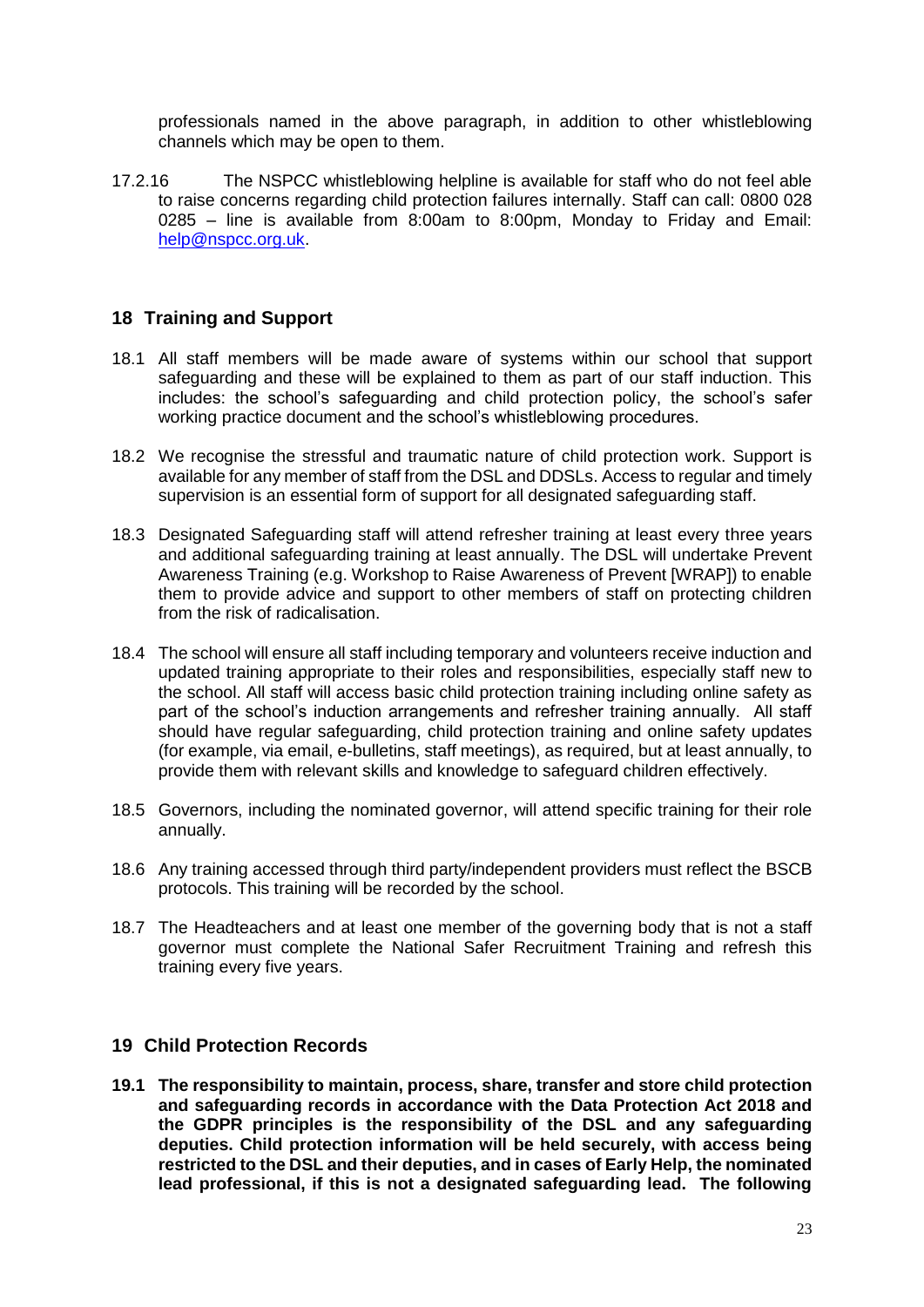#### **information must be kept securely with restricted access, whether paper or electronic:**

- Chronology (summary of significant events and the actions and involvement of the school)
- A clear and comprehensive summary of the concern
- Details of how the concern was followed up and resolved
- A note of any action taken, decisions reached and the outcome.
- All completed child protection cause for concern records
- Any child protection information received from the child's previous educational establishment
- Records of discussions, telephone calls and meetings with colleagues and other agencies or services
- Professional consultations
- Letters and emails sent and received relating to child protection matters
- Referral forms sent to CSC, other external agencies or education-based services
- Minutes or notes of meetings, e.g. child protection conferences, core group meetings, etc., copied to the file of each child in the family, as appropriate
- Formal plans for, or linked to, the child e.g. child protection plans, Early Help (previously known as CAFs), risk assessments, etc.
- A copy of any support plan for the pupil concerned
- 19.1.1 Where a pupil leaves their existing provision, we will ensure that the child protection file is transferred securely and separately from the main pupil file to the receiving school/educational establishment (where this is known) as soon as possible. This is a legal requirement set out under regulation 9 (3) of 'The Education (Pupil Information – England) Regulations 2005. A copy of the chronology must be retained for audit purposes.
- 19.1.2 Where there is an existing risk management plan/assessment in place for behaviours that are deemed potentially harmful to the pupil or others (i.e. self-harming or harmful sexualised behaviour), this information must be shared with the destination provision prior to the pupil starting so that appropriate care and control measures can be put in place to mitigate the potential of any risk of further harm occurring. The DSL will also consider if it would be appropriate to share any information with the new school in advance of a child leaving, for example prior to a transfer programme.
- 19.1.3 Where a child leaves a school before statutory school leaving age, the child protection file must be transferred to the new school. There is no need to keep written or electronic copies of the child protection records, therefore these will be deleted from electronic systems once the successful transfer has been confirmed. The exception to this rule will be in any of the following instances:
	- Where the destination school is not known *(the original records will be retained by the school)*
	- Where the child has not attended the nominated school *(the original records will be retained by the school)*
	- There is any on-going legal action *(the original file will be retained by the school and a copy sent)*
- 19.1.4 Pupil records will be transferred in a secure manner, for example, through secure electronic file transfer or by hand. When hand-delivering pupil records, a list of the names of those pupils whose records are being transferred and the name of the school they are being transferred to must be made and a signature obtained from the receiving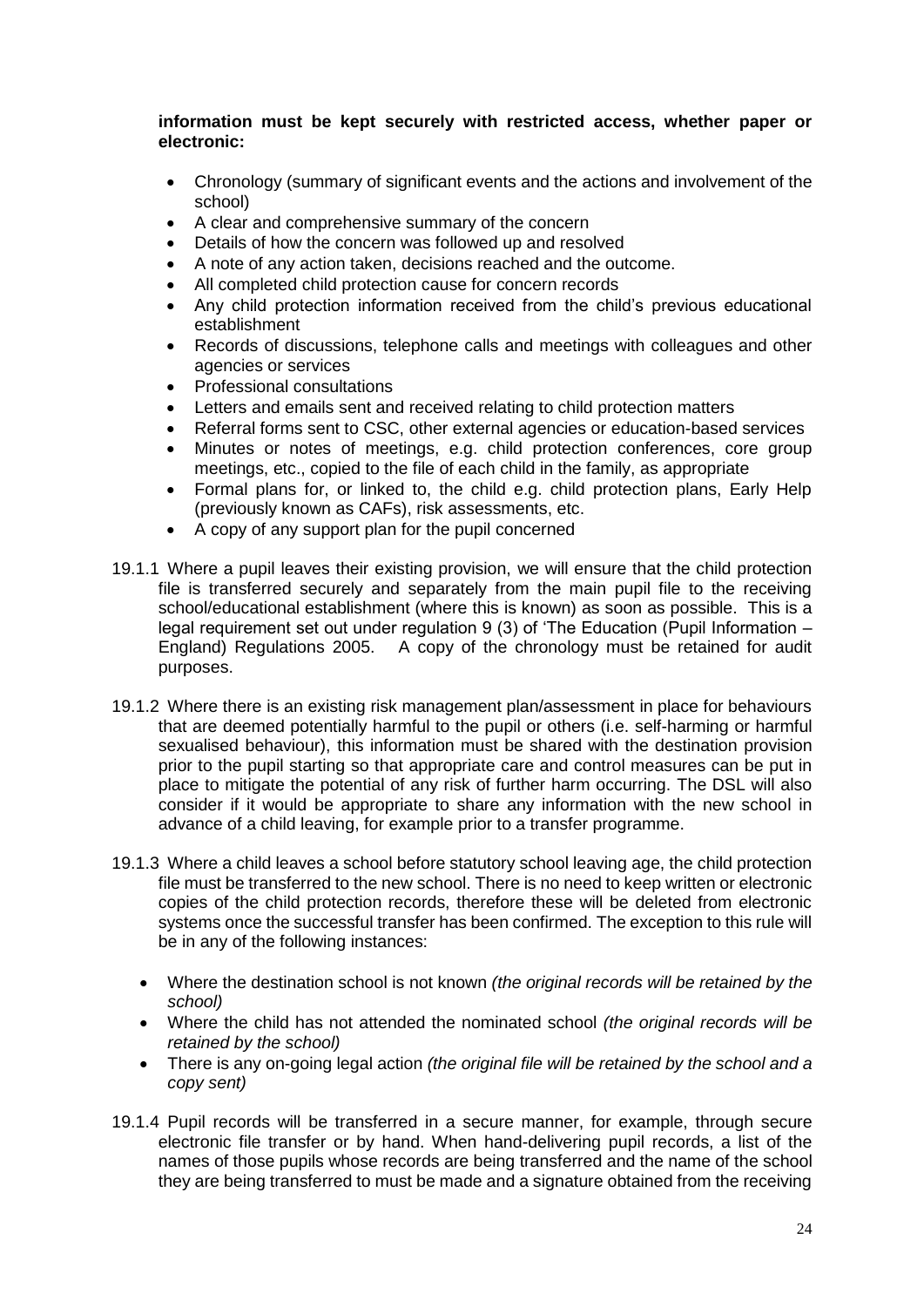school as proof of receipt. When sending records through secure electronic file transfer, a delivery and read receipt must be retained for audit purposes.

- 19.1.5 If a pupil moves from our school, child protection records will be forwarded onto the named DSL at the new school, with due regard to their confidential nature. Good practice suggests that this will always be done with a face to face handover between designated staff or a verbal conversation is had over the telephone if a face to face handover is not possible. A signed receipt of file transfer or electronic delivery and read receipt must be obtained for audit purposes by the delivering school.
- 19.1.6 If sending by post, children records will be sent "Recorded Delivery". A note of the special delivery number will also be made to enable the records to be tracked and traced via Royal Mail.
- 19.1.7 For audit purposes a note of all pupil records transferred or received will be kept in either paper or electronic format. This will include the child's name, date of birth, where and to whom the records have been sent, and the date sent and/or received. A copy of the child protection chronology will also be retained for audit purposes and kept securely.
- 19.1.8 If a pupil is permanently excluded and moves to an alternative or specialist provision, child protection records will be forwarded onto the relevant organisation in accordance with the 'The Education (Pupil Information – England) Regulations 2005, following the above procedure for delivery of the records.
- 19.1.9 If a parent chooses to electively home educate (EHE) their child, please contact the EHE team o[n ElectiveHEducation@bradford.gov.uk](mailto:ehe@leeds.gov.uk) or 01274 439340for information on where the child protection record must be sent.
- 19.1.10 When a DSL member of staff resigns their post or no longer has child protection responsibility, there will be a full face to face handover/exchange of information with the new post holder.
- 19.1.11 In exceptional circumstances when a face to face handover is unfeasible, it is the responsibility of the headteachers to ensure that the new post holder is fully conversant with all procedures and case files.
- 19.1.12 All DSLs receiving current (live) files or closed files must keep all contents enclosed and not remove any material.
- 19.1.13 All receipts confirming file transfer must be kept in accordance with the recommended retention periods. For further information refer to the archiving section.

#### **19.2 Children's and parents' access to child protection files**

- 19.3.1 Under Data Protection legislation (General Data Protection Regulation & Data Protection Act 2018) a pupil or their nominated representative have a number of legal rights in respect of information relating to them. These rights include the right to access and the right to rectification of inaccurate data. Therefore all information will be accurately recorded, objective in nature and expressed in a professional manner.
- 19.3.2 Any child who has a child protection file has a right to request access to it. However, neither the child nor the parent has an automatic right to see all the information held in child protection records. Information can be withheld if disclosure: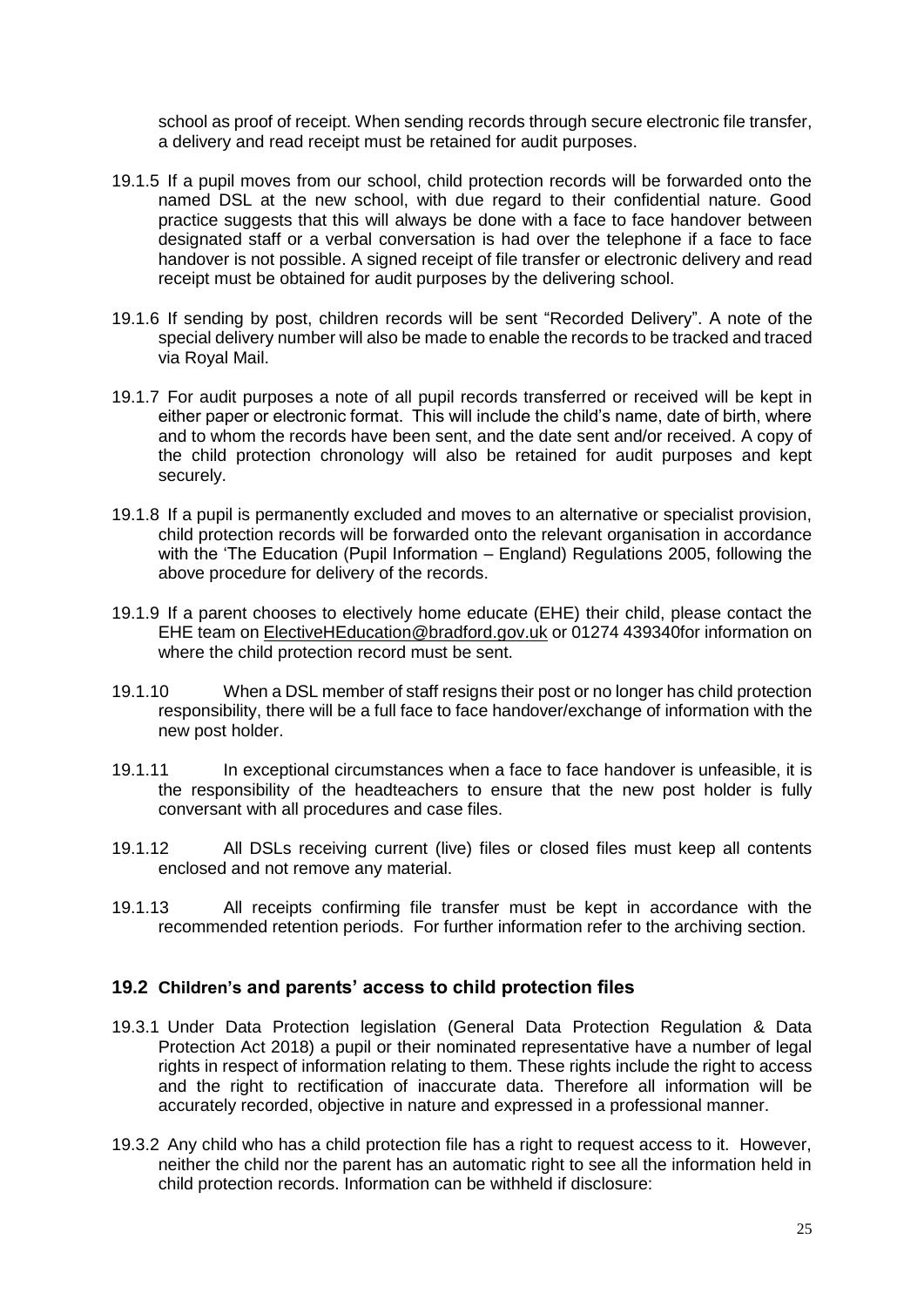- could cause serious harm or is likely to cause serious harm to the physical or mental health or condition of the child or another person; or
- could reveal that the child or another person has been a subject of or may be at risk of child abuse, and the disclosure is not in the best interests of the child; or
- is likely to prejudice an on-going criminal investigation; or
- information about the child also relates to another person who could be identified from it or the information has been given by another person who could be identified as the source, unless the person has consented to the disclosure or the person providing the information is an employee of the establishment or the Local Authority.
- 19.3.3 It is best practice to make reports available to the child or their parents unless the exceptions described above apply.
- 19.3.4 The establishment's report to the child protection conference will (wherever possible) be shared with the child, if old enough, and parent at least 24 hours before the conference.

#### **19.3 Archiving**

19.4.1 The school that the pupil attended until statutory school leaving age (or the school where the pupil completed sixth form studies) is responsible for retaining any child protection records they may hold. The recommended retention periods is 35 years from closure when there has been a referral to CSC. If no referral has been made to CSC, the child protection record will be retained until the child's 25th birthday, after which point the file will be destroyed confidentially/deleted. The decision of how and where to store child protection files will be made by the school via the governing board. Due to sensitivity of the information, the records will continue to be held in a secure area with limited access e.g. DSL or DDSLs. The DSL is responsible for ensuring that all CP files are archived in accordance with the timescales referenced above. The DSL is responsible for ensuring that the appropriate timeframes for archiving and destroying child protection records referenced above are set on electronic systems accordingly for each pupil.

#### **19.4 Safe Destruction of the pupil record**

19.5.1 Where records have been identified for destruction, they will be disposed of securely at the end of the academic year (or as soon as practical before that time). Records which have been identified for destruction will be confidentially destroyed. This is because they will either contain personal or sensitive information, which is subject to the requirements of Data Protection legislation or they will contain information which is confidential to school or the Local Education Authority. Information will be shredded (or deleted as appropriate) prior to disposal or confidential disposal can be arranged through private contractors. For audit purposes the school will maintain a list of records which have been destroyed and who authorised their destruction. This can be kept securely in either paper or an electronic format.

#### **19.5 Safeguarding responsibilities for pupils in transition**

19.5.1 In the event that a pupil transitions full-time from a primary setting into a high school setting before the end of their academic school year 6, the high school must place a pupil on their admissions register on the first day that the pupil attends and submit a new starter form to the local authority admissions team. Once the pupil is registered at the new school, the previous school can remove the pupil from their register. All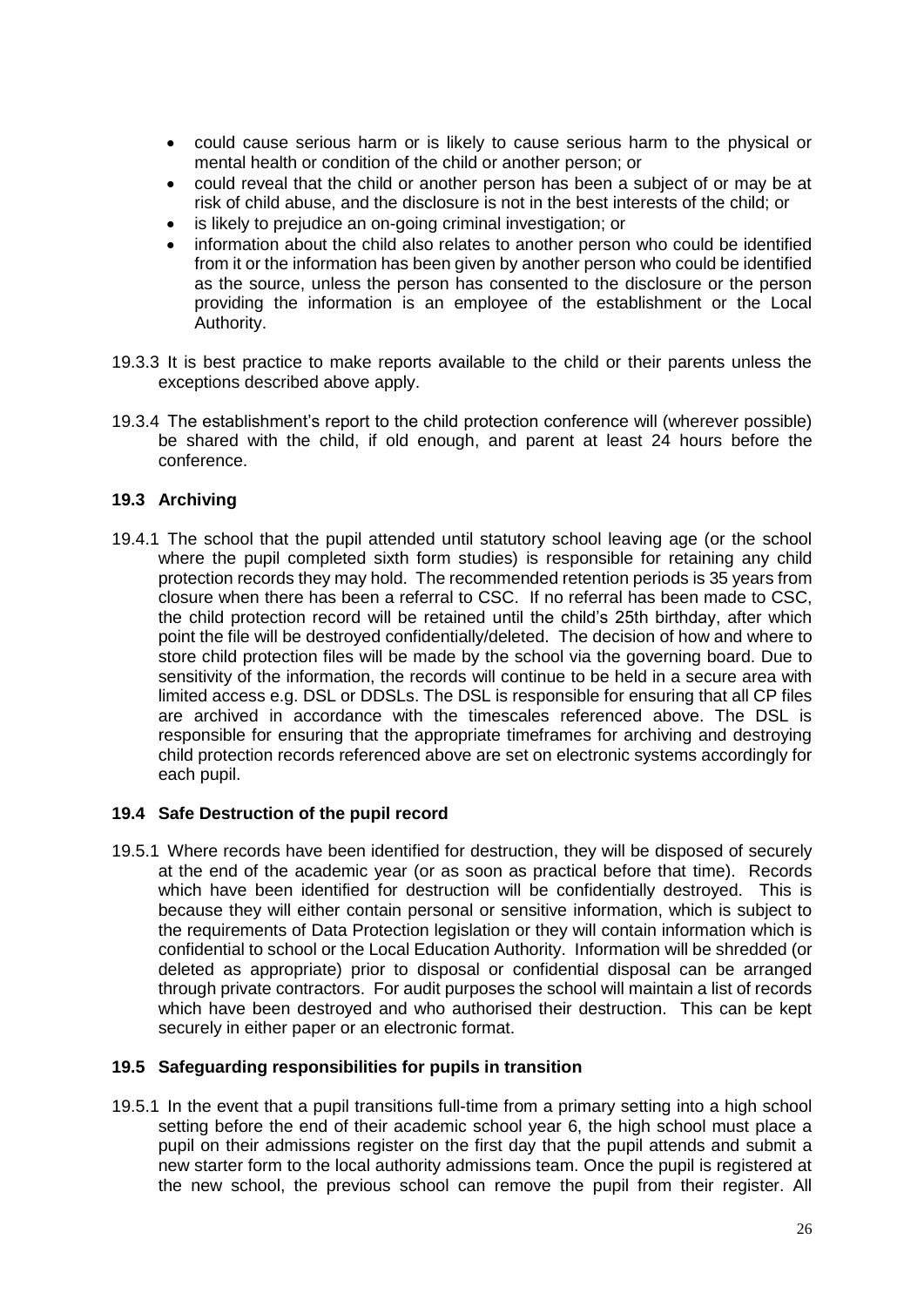safeguarding responsibilities, including attendance management, for the pupil will transfer to the headteacher and/or the senior designated safeguarding lead of the secondary setting. All child protection files and risk assessments will be transferred in keeping with the guidance outlined in section 18 of this policy – Child Protection Records

Signed: …………………………………………………………. Safeguarding Governor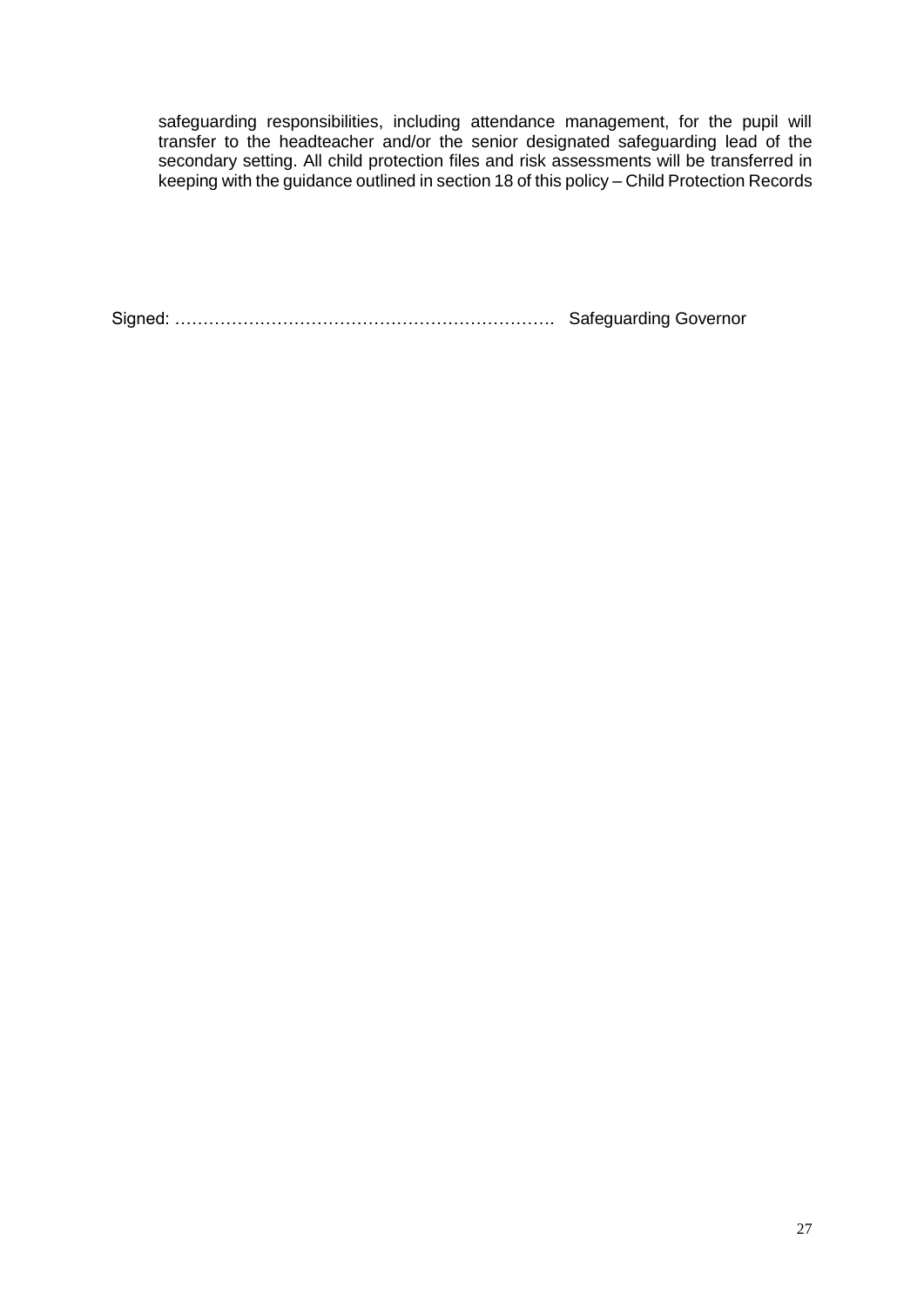# <span id="page-27-1"></span><span id="page-27-0"></span>**Appendix 1: Definitions and indicators of abuse**

Reference: Working Together to Safeguard Children (DfE 2018). See also KCSiE Part one and Annex A.

**Neglect:** Neglect is the persistent failure to meet a child's basic physical and/or psychological needs, likely to result in the serious impairment of the child's health or development. Neglect may occur during pregnancy as a result maternal substance abuse. Once a child is born, neglect may involve a parent or carer failing to:

- Provide adequate food, clothing and shelter (including exclusion from home or abandonment);
- Protect a child from physical and emotional harm or danger;
- Ensure adequate supervision (including the use of inadequate care-givers)
- Ensure access to appropriate medical care or treatment

It may also include neglect of, or unresponsiveness to, a child's basic emotional needs.

Examples which may indicate neglect (it is not designed to be used as a checklist):

- Hunger
- Tiredness or listlessness
- Child dirty or unkempt
- Poorly or inappropriately clad for the weather
- Poor school attendance or often late for school
- Poor concentration
- Affection or attention seeking behaviour
- Untreated illnesses/injuries
- Pallid complexion
- Stealing or scavenging compulsively
- Failure to achieve developmental milestones, for example growth, weight
- Failure to develop intellectually or socially
- Neurotic behaviour

**Physical abuse:** Physical abuse may involve hitting, shaking, throwing, poisoning, burning or scalding, drowning, suffocating or otherwise causing physical harm to a child. Physical harm may also be caused when a parent or carer fabricates the symptoms of, or deliberately induces, illness in a child.

Examples which may indicate physical abuse (not to be used as a checklist):

- Patterns of bruising; inconsistent account of how bruising or injuries occurred
- Finger, hand or nail marks, black eyes
- Bite marks
- Round burn marks, burns and scalds
- Lacerations, wealds
- Fractures
- Bald patches
- Symptoms of drug or alcohol intoxication or poisoning
- Unaccountable covering of limbs, even in hot weather
- Fear of going home or parents being contacted
- Fear of medical help
- Fear of changing for PE
- Inexplicable fear of adults or over-compliance
- Violence or aggression towards others including bullying
- Isolation from peers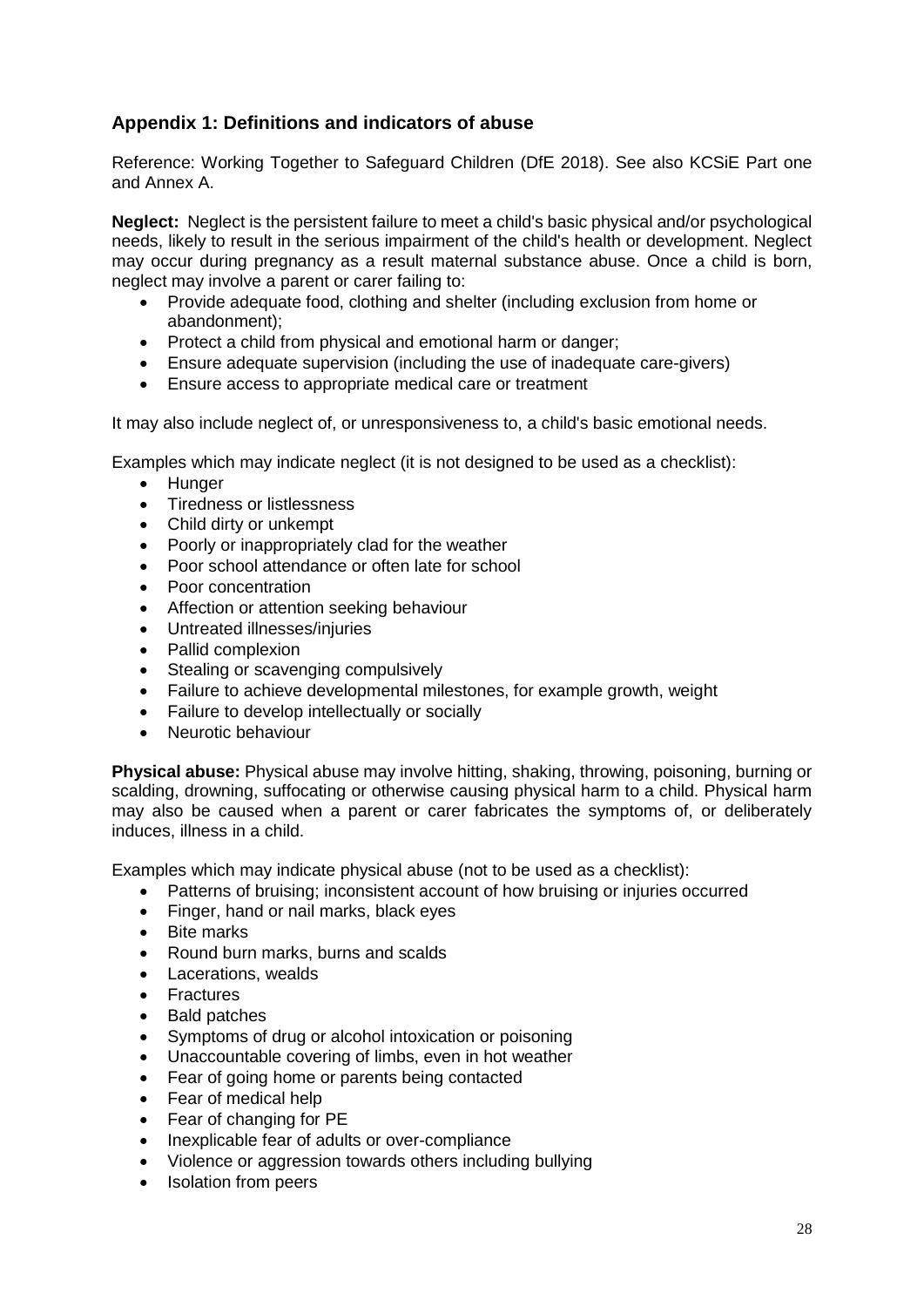**Sexual abuse:** involves forcing or enticing a child or young person to take part in sexual activities, not necessarily involving a high level of violence, whether or not the child is aware of what is happening. The activities may involve physical contact, including assault by penetration (for example rape or oral sex) or non-penetrative acts such as masturbation, kissing, rubbing and touching outside of clothing. They may also include non-contact activities, such as involving children in looking at, or in the production of, sexual images, watching sexual activities, encouraging children to behave in sexually inappropriate ways, or grooming a child in preparation for abuse. Sexual abuse can take place online, and technology can be used to facilitate offline abuse. Sexual abuse is not solely perpetrated by adult males. Women can also commit acts of sexual abuse, as can other children.

Examples which may indicate sexual abuse (it is not designed to be used as a checklist):

- Sexually explicit play or behaviour or age-inappropriate knowledge
- Anal or vaginal discharge, soreness or scratching
- Reluctance to go home
- Inability to concentrate, tiredness
- Refusal to communicate.
- Thrush, Persistent complaints of stomach disorders or pains
- Eating disorders, for example anorexia nervosa and bulimia
- Attention seeking behaviour, self-mutilation, substance abuse
- Aggressive behaviour including sexual harassment or molestation
- Unusually compliant
- Regressive behaviour, Enuresis, soiling
- Frequent or open masturbation, touching others inappropriately
- Depression, withdrawal, isolation from peer group
- Reluctance to undress for PE or swimming
- Bruises, scratches in genital area

**Emotional abuse**: Emotional abuse is the persistent emotional maltreatment of a child such as to cause severe and persistent adverse effects on the child's emotional development. It may involve conveying to children that they are worthless or unloved, inadequate, or valued only insofar as they meet the needs of another person. It may include not giving the child opportunities to express their views, deliberately silencing them or 'making fun' of what they say or how they communicate. It may feature age or developmentally inappropriate expectations being imposed on children. These may include interactions that are beyond the child's developmental capability, as well as overprotection and limitation of exploration and learning, or preventing the child in participating in normal social interaction. It may also involve seeing or hearing the ill-treatment of another. It may involve serious bullying (including cyber bullying), causing children frequently to feel frightened or in danger, or the exploitation or corruption of children. Some level of emotional abuse is involved in all types of maltreatment

Examples which may indicate emotional abuse (it is not designed to be used as a checklist):

- Over-reaction to mistakes, continual self-deprecation
- Delayed physical, mental, emotional development
- Sudden speech or sensory disorders
- Inappropriate emotional responses, fantasies
- Neurotic behaviour: rocking, banging head, regression, tics and twitches
- Self-harming, drug or solvent abuse
- Fear of parents being contacted
- Running away / Going missing
- Compulsive stealing
- Masturbation, Appetite disorders anorexia nervosa, bulimia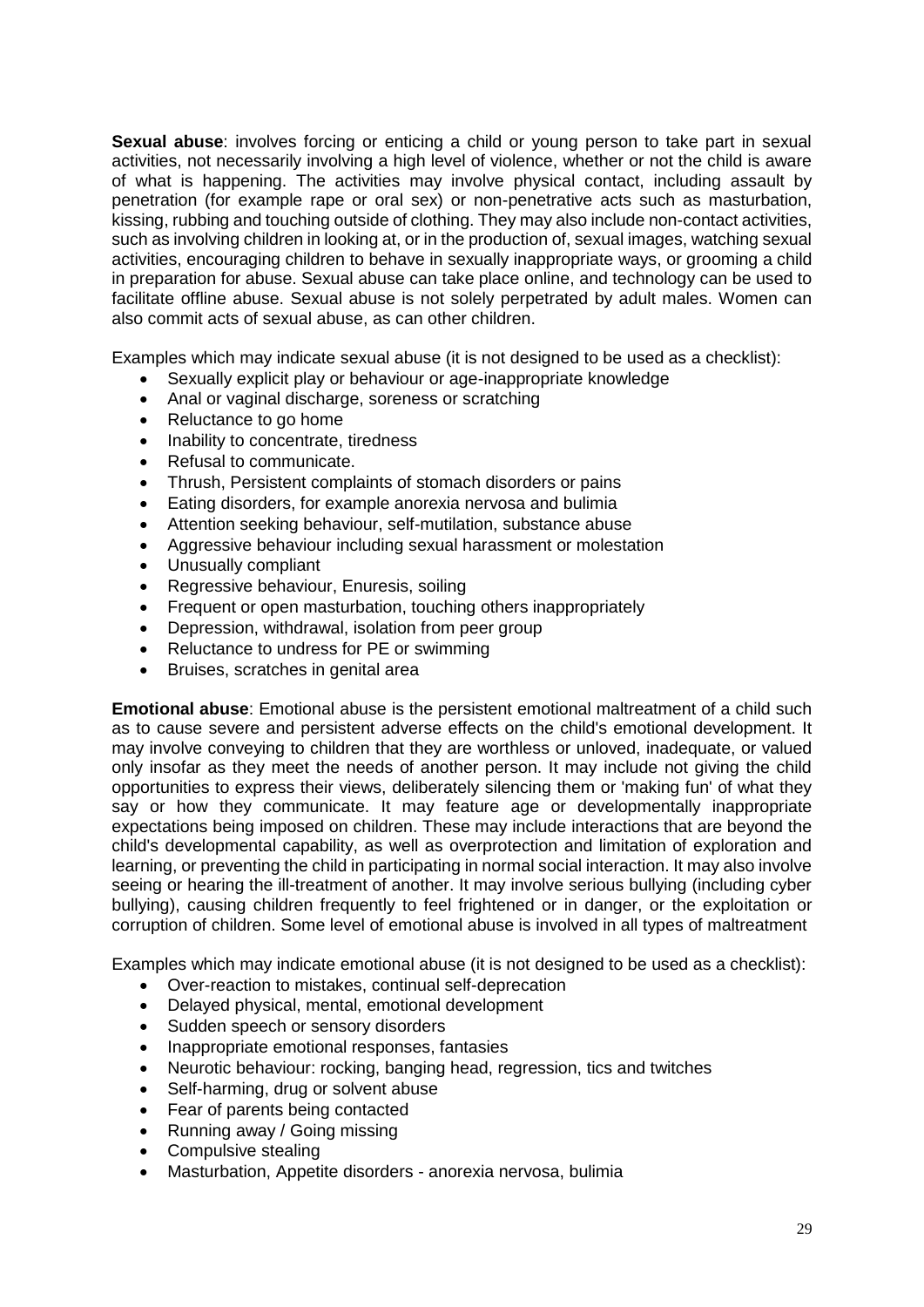• Soiling, smearing faeces, enuresis

N.B.: Some situations where children stop communication suddenly (known as "traumatic mutism") may indicate maltreatment.

**Child Sexual Exploitation:** Child sexual exploitation is a form of child sexual abuse. It occurs where an individual or group takes advantage of an imbalance of power to coerce, manipulate or deceive a child or young person under the age of 18 into sexual activity (a) in exchange for something the victim needs or wants, and/or (b) for the financial advantage or increased status of the perpetrator or facilitator. The victim may have been sexually exploited even if the sexual activity appears consensual. Child sexual exploitation does not always involve physical contact; it can also occur through the use of technology.

Reference: Child Sexual Exploitation. *Definition and a guide for practitioners, local leaders and decision makers working to protect children from child sexual exploitation* (DfE 2017)

## **Responses from parents**

Research and experience indicates that the following responses from parents may suggest a cause for concern across all four categories:

- An unexpected delay in seeking treatment that is obviously needed
- An unawareness or denial of any injury, pain or loss of function (for example, a fractured limb)
- Incompatible explanations offered, several different explanations or the child is said to have acted in a way that is inappropriate to her/his age and development
- Reluctance to give information or failure to mention other known relevant injuries
- Frequent presentation of minor injuries
- Unrealistic expectations or constant complaints about the child
- Alcohol misuse or other drug/substance misuse
- Parents request removal of the child from home
- Violence between adults in the household

#### **Children with special educational needs and disabilities**

When working with children with special educational needs and disabilities, practitioners need to be aware that additional possible indicators of abuse and/or neglect may also include:

- A bruise in a site that might not be of concern on an ambulant child such as the shin, might be of concern on a non-mobile child
- Not getting enough help with feeding leading to malnourishment
- Poor toileting arrangements
- Lack of stimulation
- Unjustified and/or excessive use of restraint
- Rough handling, extreme behaviour modification e.g. deprivation of liquid medication, food or clothing, disabling wheelchair batteries
- Unwillingness to try to learn a child's means of communication
- Ill-fitting equipment e.g. callipers, sleep boards, inappropriate splinting;
- Misappropriation of a child's finances
- Invasive procedures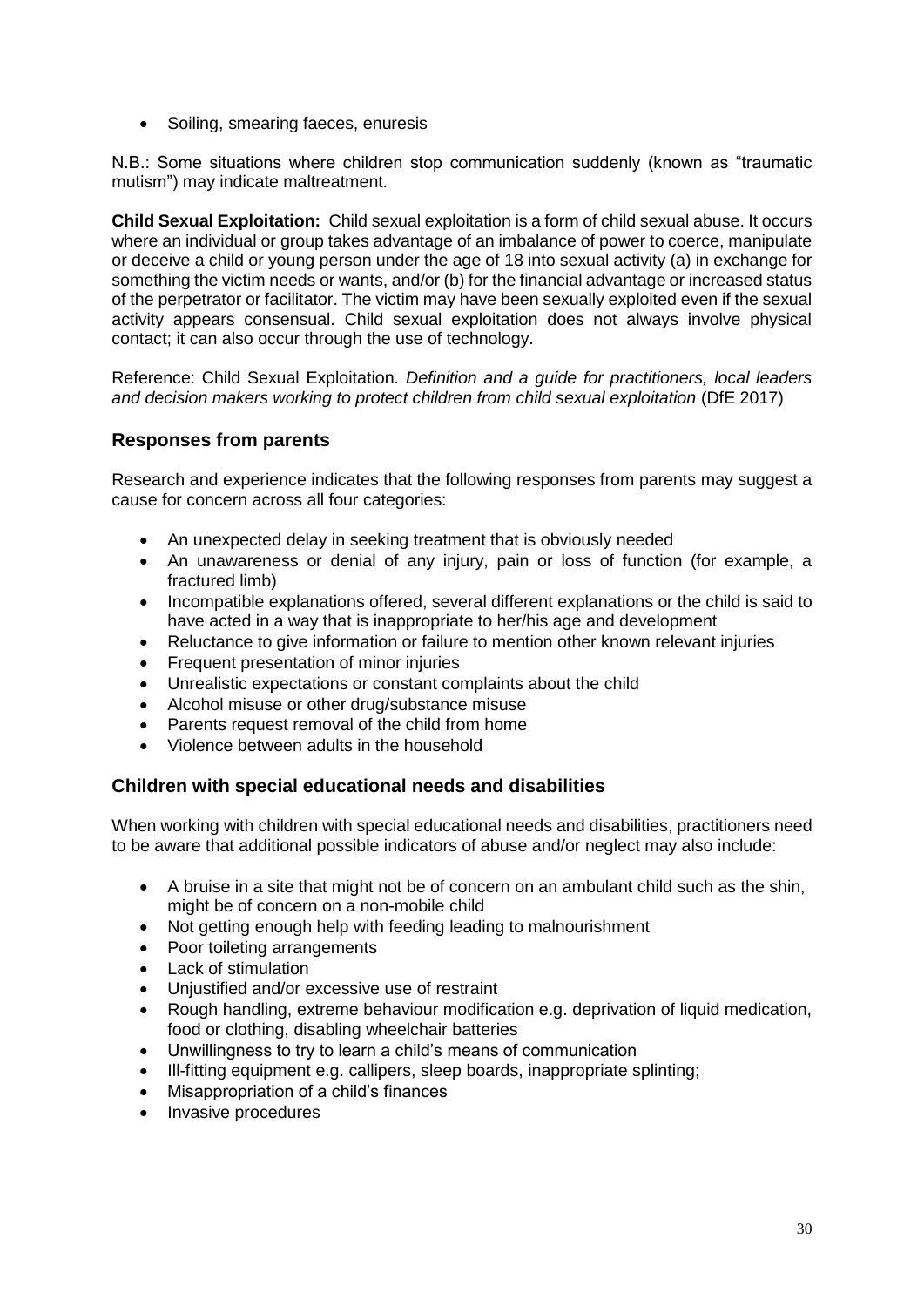# <span id="page-30-1"></span><span id="page-30-0"></span>**Appendix 2 Responding to children who report abuse.**

When a child tells me about abuse s/he has suffered, what must I remember?

- Stay calm
- Do not transmit shock, anger or embarrassment.
- Reassure the child. Tell her/him you are pleased that s/he is speaking to you.
- Never enter into a pact of secrecy with the child. Assure her/him that you will try to help but let the child know that you will have to tell other people in order to do this. State who this will be and why.
- Tell her/him that you believe them. Children very rarely lie about abuse; but s/he may have tried to tell others and not been heard or believed.
- Tell the child that it is not her/his fault.
- Encourage the child to talk but do not ask "leading questions" or press for information.
- Listen and remember.
- Check that you have understood correctly what the child is trying to tell you.
- Praise the child for telling you. Communicate that s/he has a right to be safe and protected.
- Do not tell the child that what s/he experienced is dirty, naughty or bad.
- Do not take photographs or make videos of any injuries reported by a child.
- It is inappropriate to make any comments about the alleged offender.
- Be aware that the child may retract what s/he has told you. It is essential to record all you have heard.
- At the end of the conversation, tell the child again who you are going to tell and why that person or those people need to know.
- As soon as you can afterwards, make a detailed record of the conversation using the child's own language. Include any questions you may have asked. Do not add any opinions or interpretations.

NB It is not education staff's role to investigate reports of abuse. Their role is to observe that something may be wrong, ask about it, listen, be available and respond appropriately.

#### **Immediately afterwards**

You must not deal with this yourself. All reports of abuse must be recorded and responded to in keeping with the professional roles and responsibilities outlined in [Fig 1: Summary of in](#page-12-0)[school procedures to follow where there are concerns about a child \(](#page-12-0)Page 13)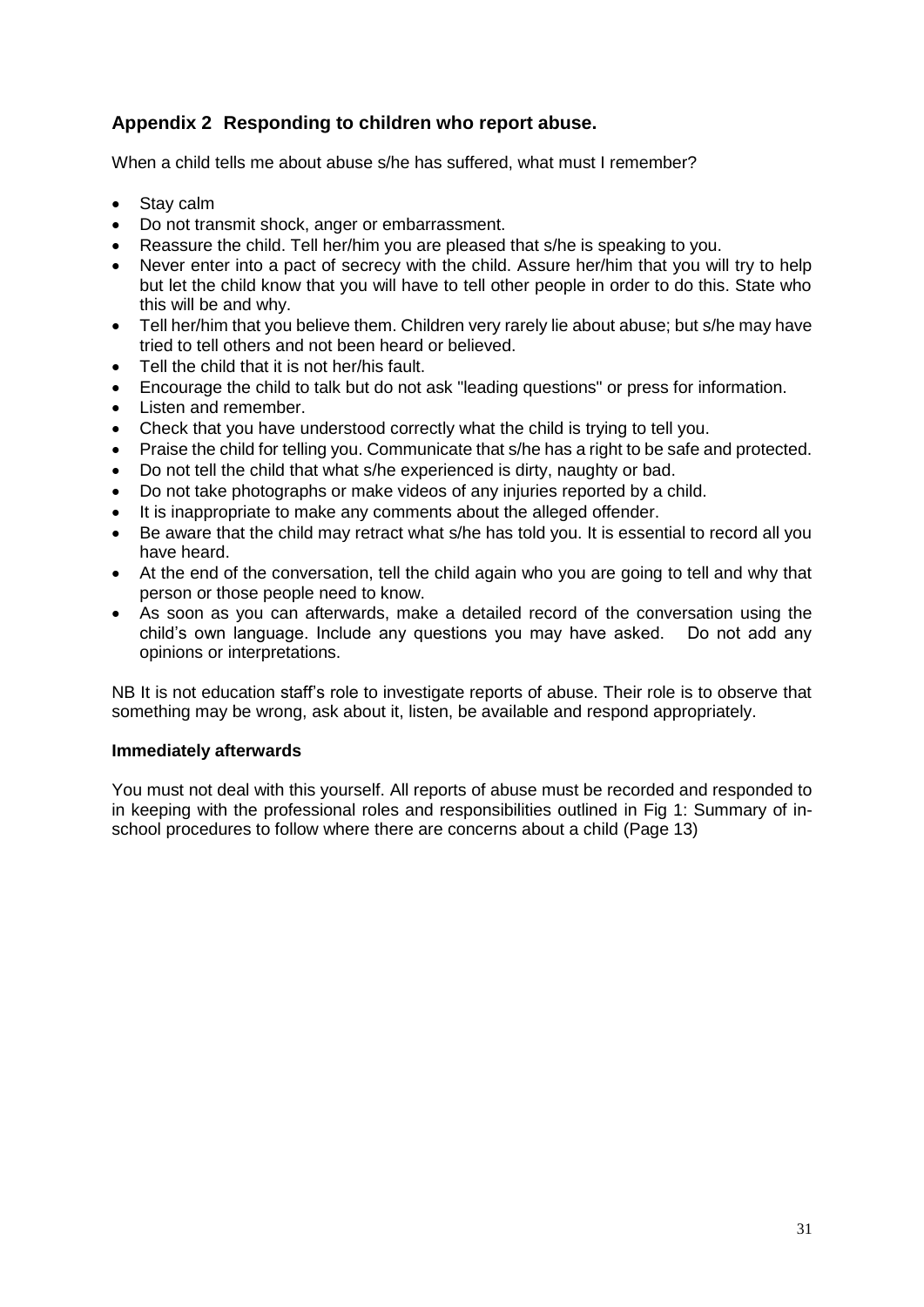# <span id="page-31-0"></span>**Appendix 3 Chronology of key events**

Child's Name: \_\_\_\_\_\_\_\_\_\_\_\_\_\_\_\_\_\_\_\_\_\_\_ Date of Birth:\_\_\_\_\_\_\_\_\_\_\_\_\_\_\_\_\_\_\_\_\_

| Date | Record | <b>Action Taken</b> | <b>Named Person</b> |
|------|--------|---------------------|---------------------|
|      |        |                     |                     |
|      |        |                     |                     |
|      |        |                     |                     |
|      |        |                     |                     |
|      |        |                     |                     |
|      |        |                     |                     |
|      |        |                     |                     |
|      |        |                     |                     |
|      |        |                     |                     |
|      |        |                     |                     |
|      |        |                     |                     |
|      |        |                     |                     |
|      |        |                     |                     |
|      |        |                     |                     |
|      |        |                     |                     |
|      |        |                     |                     |
|      |        |                     |                     |
|      |        |                     |                     |
|      |        |                     |                     |
|      |        |                     |                     |
|      |        |                     |                     |
|      |        |                     |                     |
|      |        |                     |                     |
|      |        |                     |                     |
|      |        |                     |                     |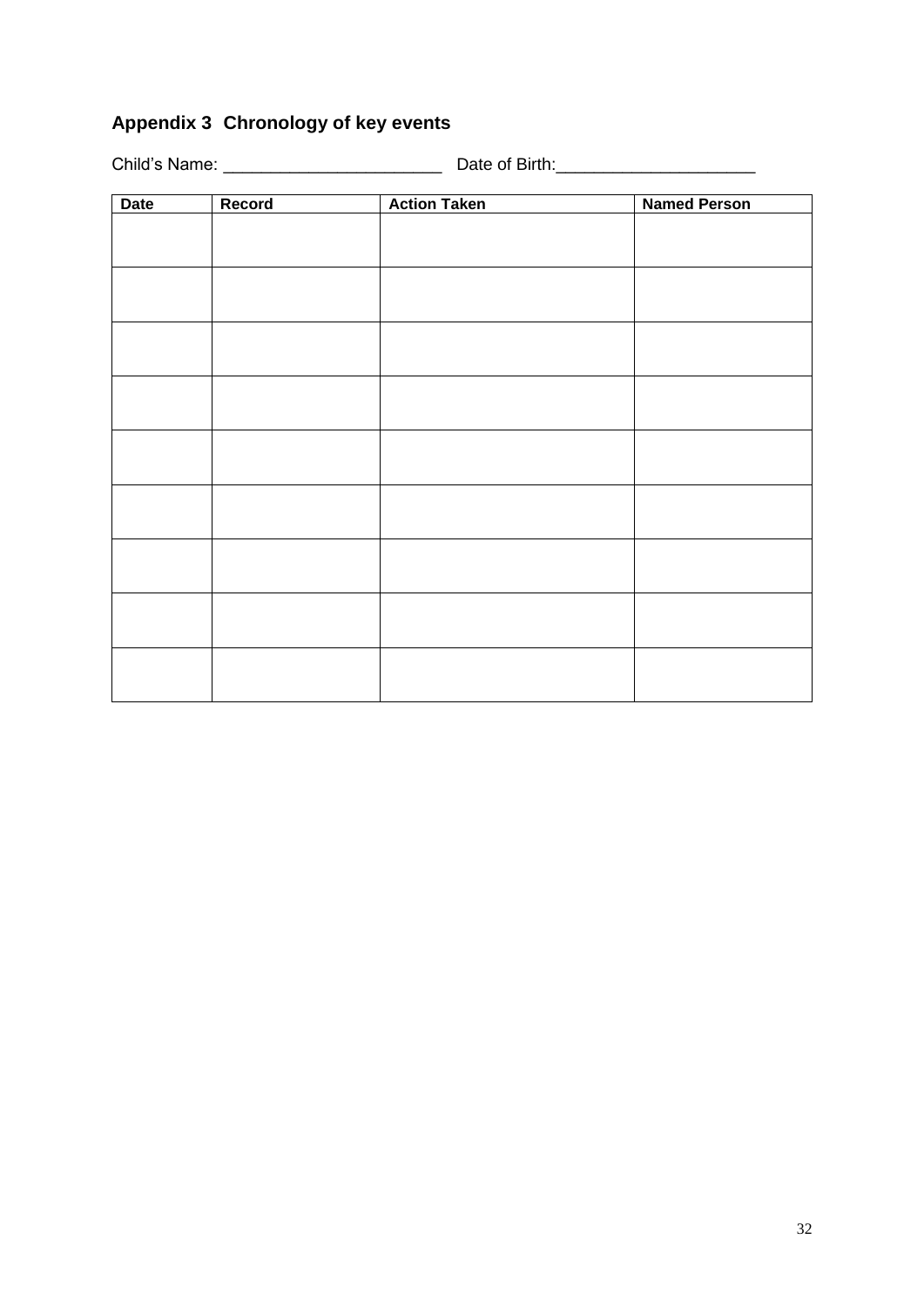# <span id="page-32-0"></span>**Appendix 4 Cause for Concern Form**

Page 1 of 2

Strictly Confidential Cause for Concern Form

Note: Please do not interpret what is seen or heard; simply record the facts. After completing the form, pass it immediately to the Named Person.

Name of child………………………………….. Class …………

Name of staff member completing form………………………………………

Day……………………Date……………… Time………………… Place………………… (of observed behaviour / discussion / disclosure)

**Nature of incident / concern including relevant background** (Record child's word verbatim and any wishes and feelings expressed)

Signed ……………………………………………………………

Action passed to **with the contract of the contract of the passed** to **mean**